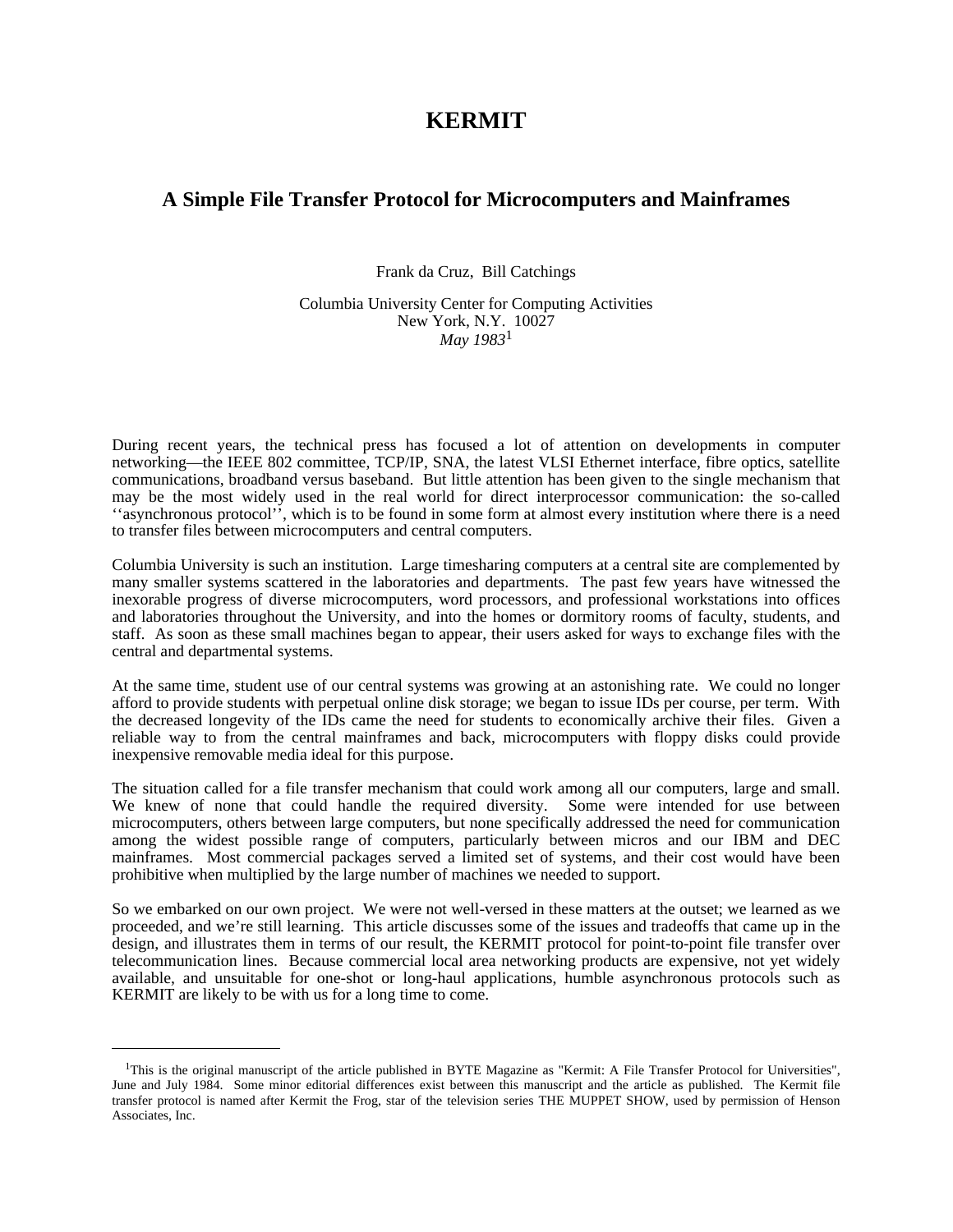It is assumed the reader is familiar with common computing and telecommunications terminology, and with the ASCII alphabet, which is listed at the end of this article for reference.

### • **The Communication Medium**

The only communication medium common to all computers, large and small, is the asynchronous serial telecommunication line, used for connecting terminals to computers. Standards for this medium are almost universally followed—connectors, voltages, and signals (EIA RS-232-C [1]), character encoding (ASCII, ANSI X3.4-1977 [2]), and bit transmission sequence (ANSI X3.15-1976 [3, 4]). Serial connections can be made in many ways: dedicated local lines (''null modem'' cables), leased telephone circuits, dialup connections. Dialup connections can be initiated manually from the home or office using an inexpensive acoustic coupler, or automatically from one computer to another using a programmable dialout mechanism. The asynchronous serial line offers the ordinary user a high degree of convenience and control in establishing intersystem connections, at relatively low cost.

Once two computers are connected with a serial line, information can be transferred from one machine to the other, provided one side can be instructed to send the information and the other to receive it. But right away, several important factors come into play:

- 1. *Noise*—It is rarely safe to assume that there will be no electrical interference on a line; any long or switched data communication line will have occasional interference, or noise, which typically results in garbled or extra characters. Noise corrupts data, perhaps in subtle ways that might not be noticed until it's too late.
- 2. *Synchronization*—Data must not come in faster than the receiving machine can handle it. Although line speeds at the two ends of the connection may match, the receiving machine might not be able to process a steady stream of input at that speed. Its central processor may be too slow or too heavily loaded, or its buffers too full or too small. The typical symptom of a synchronization problem is lost data; most operating systems will simply discard incoming data they are not prepared to receive.
- 3. *Line Outages*—A line may stop working for short periods because of a faulty connector, loss of power, or similar reason. On dialup or switched connections, such intermittent failures will cause carrier to drop and the connection to be closed, but for any connection in which the carrier signal is not used, the symptom will be lost data.

Other communication media, such as the parallel data bus, have safeguards built in to prevent or minimize these effects. For instance, distances may be strictly limited, the environment controlled; special signals may be available for synchronization, and so forth. The serial telecommunication line provides no such safeguards, and we must therefore regard it as an intrinsically unreliable medium.

#### • **Getting Reliable Communication over an Unreliable Medium**

To determine whether data has been transmitted between two machines correctly and completely, the two machines can compare the data before and after transmission. A scheme that is commonly used for file transfer employs cooperating programs running simultaneously on each machine, communicating in a welldefined, concise language. The sending program divides outbound data into discrete pieces, adding to each piece special information describing the data for the receiving program. The result is called a ''packet''. The receiver separates the description from the data and determines whether they still match. If so, the packet is acknowledged and the transfer proceeds. If not, the packet is ''negatively acknowledged'' and the sender retransmits it; this procedure repeats for each packet until it is received correctly.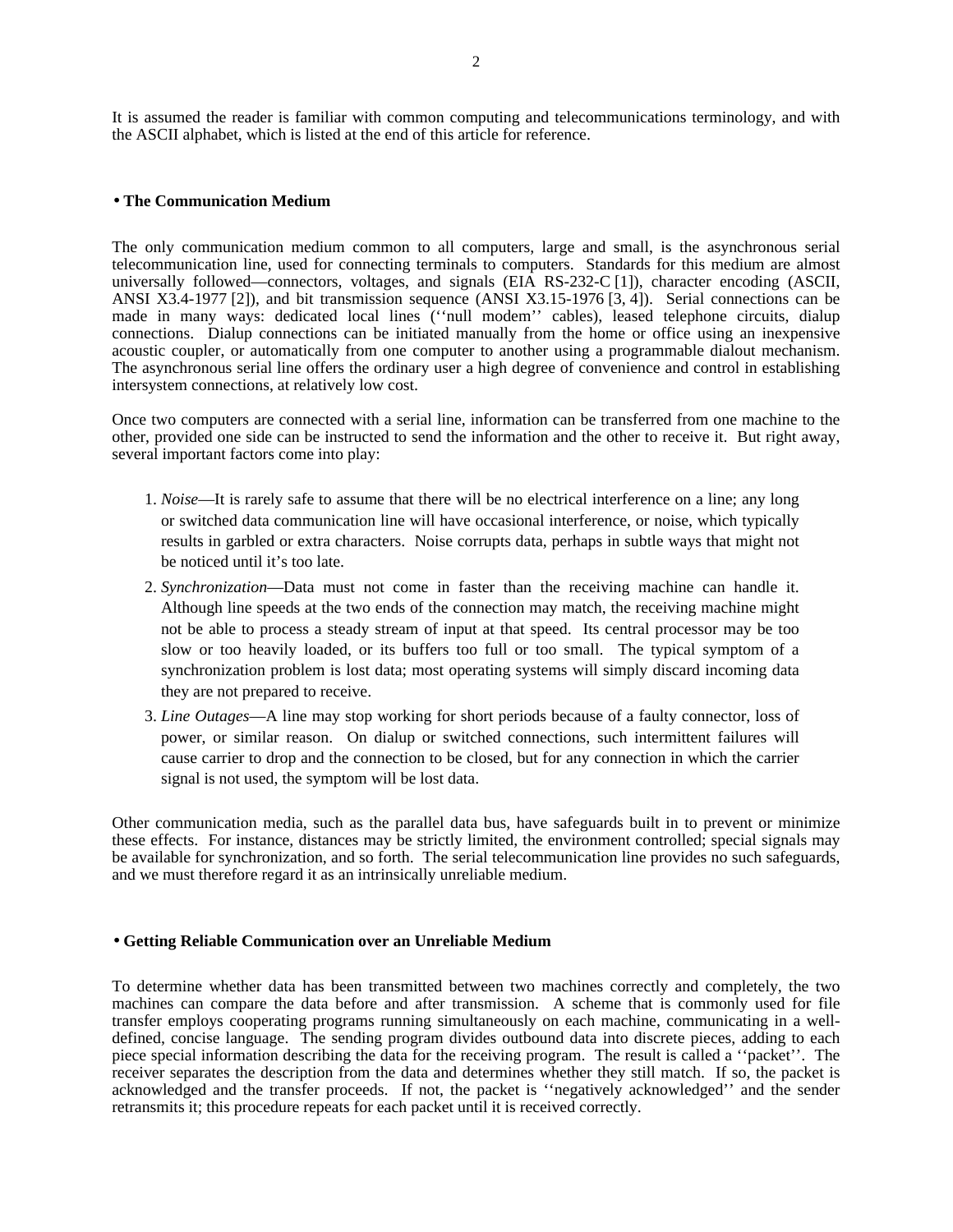The process is called a communication *protocol*—a set of rules for forming and transmitting packets, carried out by programs that embody those rules. Protocols vary in complexity; our preference was for a simple approach that could be realized in almost any language on almost any computer by a programmer of moderate skill, allowing the protocol to be adapted easily to new systems.

## • **Accommodating Diverse Systems**

Most systems agree how to communicate at the lowest levels—the EIA RS-232-C asynchronous communication line and the ASCII character set—but there is rarely agreement beyond that. To avoid a design that might lock out some kinds of systems, we must consider certain important ways in which systems can differ.

# – *Mainframes vs Micros*

A distinction must first be made between *micros* and *mainframes*. These terms are not used perjoratively; a ''micro'' could be a powerful workstation, and a ''mainframe'' could be a small minicomputer. For our purposes, a micro is any single-user system in which the serial communication port is strictly an external device. A mainframe is any system which is ''host'' to multiple simultaneous terminal users, who log in to ''jobs'', and where a user's terminal is the job's ''controlling terminal''. Some mainframe systems allow users to ''assign'' another terminal line on the same machine as an external input/output device.

Mainframe operating system terminal drivers usually treat a job's controlling terminal specially. Full duplex systems echo incoming characters on the controlling terminal, but not on an assigned line. System command interpreters or user processes might take special action on certain characters on the controlling line, but not on an assigned line (for instance, control-C under CP/M or most DEC operating systems). Messages sent to a job's controlling terminal from other jobs could interfere with transmission of data. The ability of a system to test for the availability of input on a serial line might depend on whether the line is the job's controlling terminal or an assigned device; CP/M and IBM VM/370 are examples of such systems. CP/M can test for data *only* at the console, VM can test *anywhere but* the console.

Output to a job's controlling terminal may be reformatted by the operating system: control characters may be translated to printable equivalents, lower case letters specially flagged or translated to upper case (or vice versa), tabs expanded to spaces. In addition, based on the terminal's declared ''width'' and ''length'', long lines might be ''wrapped around'' or truncated, formfeeds translated to a series of linefeeds, and the system may want to pause at the end of each screenful of output. Input from a job's controlling terminal may also be handled specially: lower case letters may be converted to upper case, linefeed may be supplied when carriage return is typed, control characters may invoke special functions like line editing or program interruption. The DECSYSTEM-20 is an example of a computer where any of these might happen.

The moral here is that care must be taken to disable special handling of a mainframe job's controlling terminal when it is to be a vehicle for interprocessor communication. But some systems simply do not allow certain of these features to be disabled, so file transfer protocols must be designed around them.

### – *Line Access*

Line access can be either *full* or *half duplex*. If full duplex, transmission can occur in both directions at once. If half duplex, the two sides must take turns sending, each signaling the other when the line is free; data sent out of turn is discarded, or it can cause a break in synchronization. On mainframes, the host echoes characters typed at the terminal in full duplex, but not in half duplex. Naturally, echoing is undesirable during file transfer. Full duplex systems can usually accommodate half duplex communication, but not vice versa. IBM mainframes are the most prevalent half duplex systems.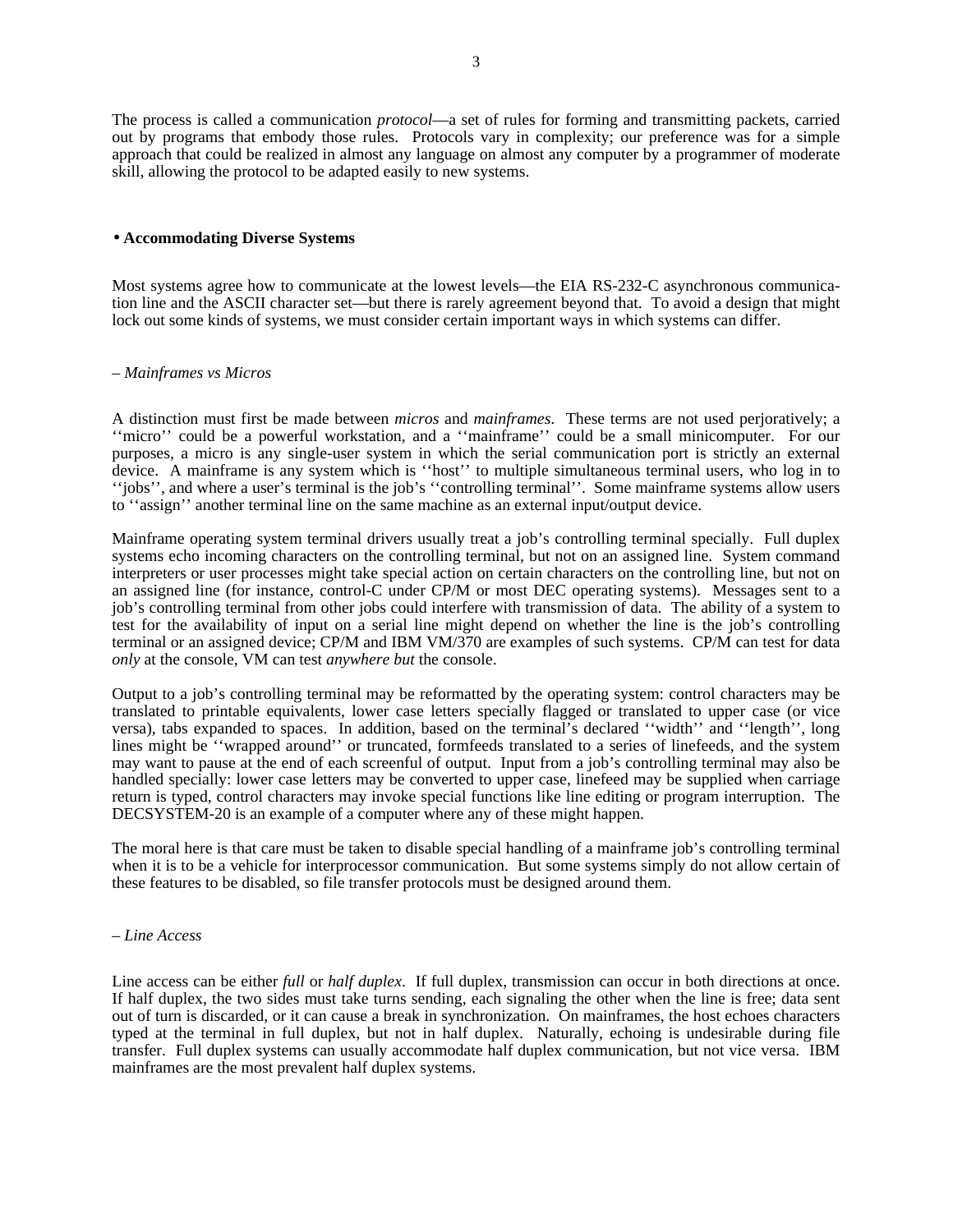### – *Buffering and Flow Control*

Some systems cannot handle sustained bursts of input on a telecommunications line; the input buffer can fill up faster than it can be emptied, especially at high line speeds. Some systems attempt to buffer ''typeahead'' (unrequested input), while others discard it. Those that buffer typeahead may or may not provide a mechanism to test or clear the buffer.

Systems may try to regulate how fast characters come in using a *flow control* mechanism, either in the data stream (XON/XOFF) or in parallel to it (modem control signals) [5], but no two systems can be assumed to honor the same conventions for flow control, or to do it at all. Even when flow control is being done, the control signals themselves are subject to noise corruption.

Our experiments with several host computers revealed that a burst of more than about a line's worth of characters (60-100 characters) into a terminal port at moderate speed could result in loss of data—or worse—on some hosts. For instance, the communications front end of the DECSYSTEM-2060 is designed on the statistical assumption that all terminal input comes from human fingers, and it cannot allocate buffers fast enough when this assumption is violated by sending continuous data simultaneously from several microcomputers attached to terminal ports.

### – *Character Interpretation*

Systems can differ in how they interpret characters that arrive at the terminal port. A host can accept some characters as sent, ignore others, translate others, take special action on others. Communications front ends or multiplexers might swallow certain characters (typically DC1, DC3) for flow control, padding (NUL or DEL), or for transfer of control (''escape''). The characters that typically trigger special behavior are the ASCII control characters, 0-31 and 127. For instance, of these 33 control characters, 17 invoke special functions of our DECSYSTEM-20 command processor. However, all hosts and communication processors we've encountered allow any "printable" character (ASCII 32-126) to reach an application program, even though the character may be translated to a different encoding, like EBCDIC [6], for internal use.

Some operating systems allow an application to input a character at a time, others delay passing the characters to the program until a ''logical record'' has been detected, usually a sequence of characters terminated by carriage return or linefeed. Some record oriented systems like IBM VM/370 discard the terminator, others keep it. And there are different ways of keeping it—UNIX translates carriage return into linefeed; most DEC operating systems keep the carriage return but also add a linefeed.

### – *Timing Out*

Hosts may or may not have the ability to "time out". When exchanging messages with another computer, it is desirable to be able to issue an input request without waiting forever should the incoming data be lost. A lost message could result in a protocol ''deadlock'' in which one system is waiting forever for the message while the other waits for a response. Some systems can set timer interrupts to allow escape from potentially blocking operations; others, including many microcomputers, can not do so. When timeouts are not possible, they may be simulated by sleep-and-test or loop-and-test operations, or deadlocked systems may be awakened by manual intervention.

### – *File Organization*

Some computers store all files in a uniform way, such as the linear stream of bytes that is a UNIX file. Other computers may have more complicated or diverse file organizations and access methods: record-oriented storage with its many variations, exemplified in IBM OS/360 or DEC RMS. Even simple microcomputers can present complications when files are treated as uniform data to be transferred; for instance under CP/M, the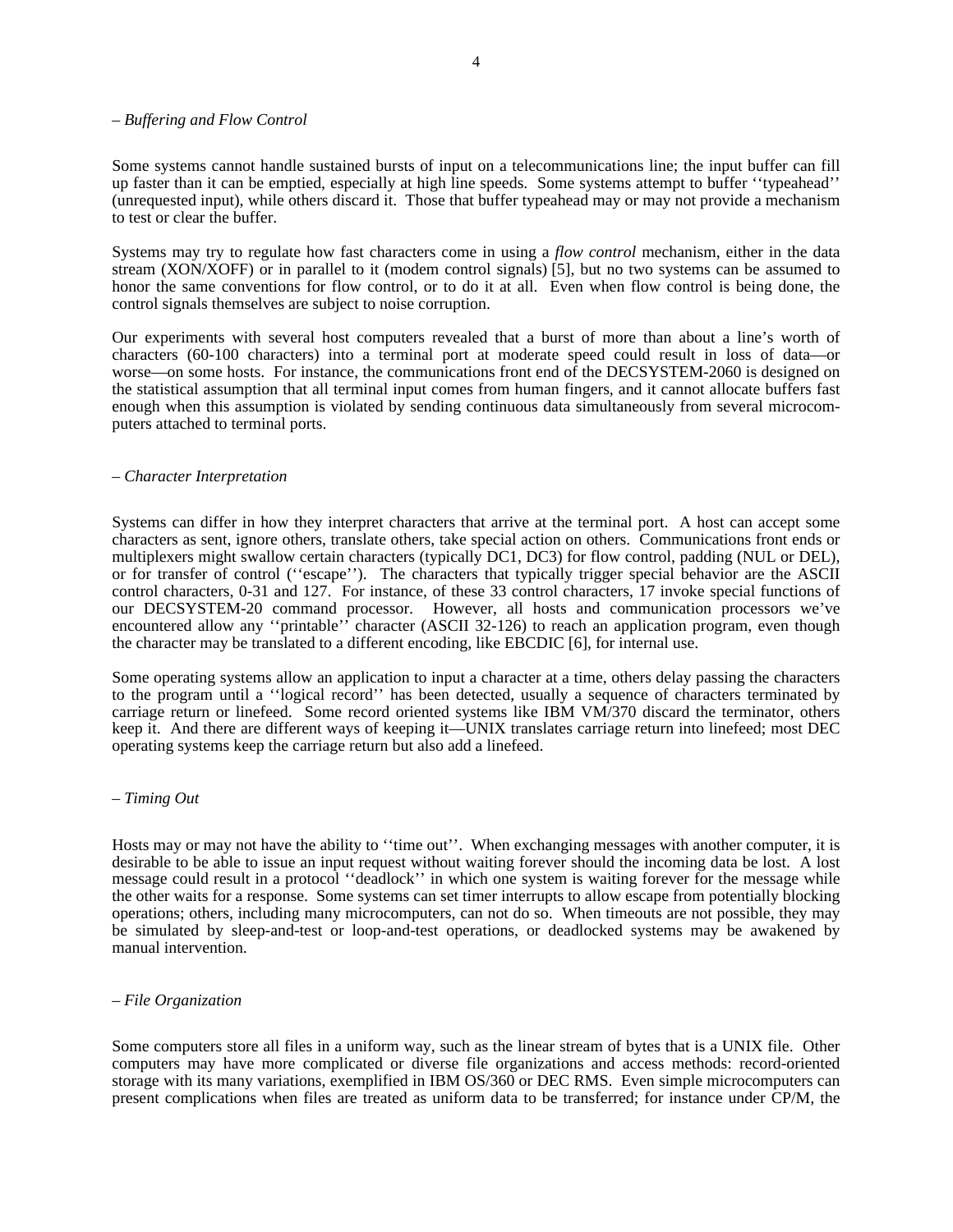ends of binary and text files are determined differently. A major question in any operating system is whether a file is specified sufficiently by its contents and its name, or if additional external information is required to make the file valid. A simple generalized file transfer facility can be expected to transmit a file's name and contents, but not every conceivable attribute a file might possess.

Designers of expensive networks have gone to great lengths to pass file attributes along when transferring files between unlike systems. For instance, the DECnet Data Access Protocol [7] supports 42 different ''generic system capabilities'' (like whether files can be preallocated, appended to, accessed randomly, etc), 8 data types (ASCII, EBCDIC, executable, etc), 4 organizations (sequential, relative, indexed, hashed), 5 record formats (fixed, variable, etc), 8 record attributes (for format control), 14 file allocation attributes (byte size, record size, block size, etc), 28 access options (supersede, update, append, rewind, etc), 26 device characteristics (terminal, directory structured, shared, spooled, etc), various access options (new, old, rename, password, etc), in addition to the better known file attributes like name, creation date, protection code, and so on. All this was deemed necessary even when the designers had only a small number of machines to worry about, all from a single vendor.

The ARPA network, which attempts to provide services for many more machines from many vendors, makes some simplifying assumptions and sets some restrictions in its File Transfer Protocol (FTP) [8]. All files are forced into certain categories with respect to encoding (ASCII, EBCDIC, image), record format control, byte size, file structure (record or stream), and it is generally left to the host FTP implementation to do the necessary transformations. No particular provision is made, or can be made, to ensure that such transformations are invertible.

DECnet is able to provide invertibility for operating systems like VMS or RSX, which can store the necessary file attributes along with the file. But simpler file systems, like those of TOPS-10 or TOPS-20, can lose vital information about incoming files. For instance, if VMS requires some type of file to have a specific blocksize, while TOPS-20 has no concept of block size, then the blocksize will be lost upon transfer from VMS to TOPS-20 and cannot be restored automatically when the file is sent back, leaving the result potentially unusable.

Invertibility is a major problem, with no simple solution. Fortunately, most file transfer between unlike systems involves only textual information—data, documents, program source—which is sequential in organization, and for which any required transformations (e.g. blocked to stream, EBCDIC to ASCII) are simple and not dependent on any special file attributes.

In fact, invertability *can* be achieved if that is the primary goal of a file transfer protocol. All the external attributes of a file can be encoded and included with the contents of the file to be stored on the remote system. For unlike systems, this can render the file less than useful on the target system, but allows it to be restored correctly upon return. However, it is more commonly desired that textual files remain intelligible when transferred to a foreign system, even if transformations must be made. To allow the necessary transformations to take place on textual files between unlike systems, there must be a standard way of representing these files during transmission.

# – *Binary Files versus Parity*

Each ASCII character is represented by a string of 7 bits. Printable ASCII files can be transmitted in a straightforward fashion, because ASCII transmission is designed for them: a serial stream of 8-bit characters, 7 bits for data and 1 for parity, framed by start and stop bits for the benefit of the hardware [3]. The parity bit is added as a check on the integrity of a character; some systems always transmit parity, others insist on parity for incoming characters, still others ignore the parity bit for communication purposes and pass it along to the software, while still others discard it altogether. In addition, communication front ends or common carriers might usurp the parity bit, regardless of what the system itself may do.

Computer file systems generally store an ASCII file as a sequence of either 7-bit or 8-bit bytes. 8-bit bytes are more common, in which the 8th bit of each byte is superfluous. Besides files composed of ASCII characters, however, computers also have ''binary'' files, in which every bit is meaningful; examples include executable "core images" of programs, numbers stored in "internal format", databases with imbedded pointers. Such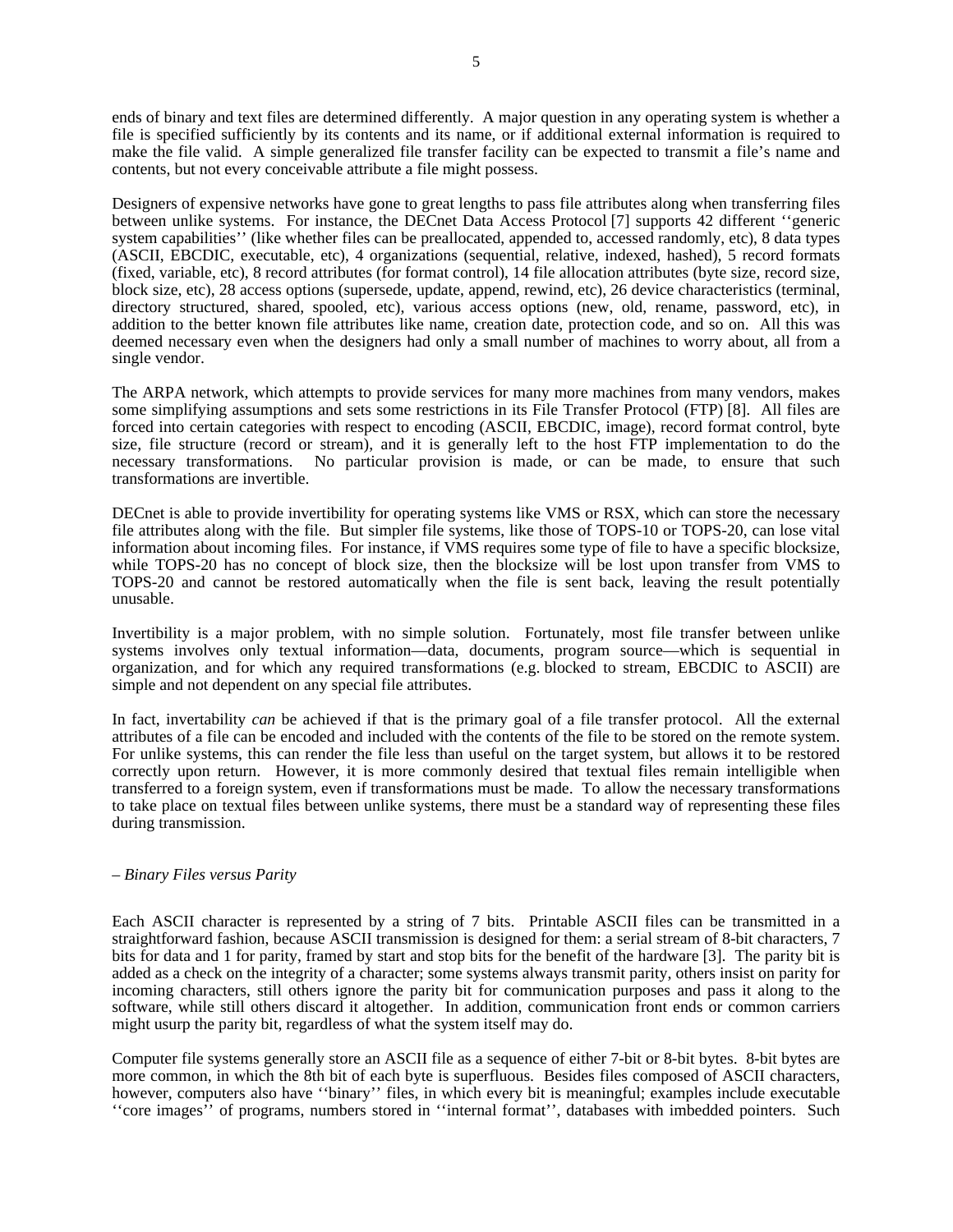binary data must be mapped to ASCII characters for transmission over serial lines. When two systems allow the user-level software to control the parity bit, the ANSI standards [2, 3] may be stretched to permit the transmission of 8 data bits per character, which corresponds to the byte size of most machines. But since not all computers allow this flexibility, the ability to transfer binary data in this fashion cannot be assumed.

## – *Software*

Finally, systems differ in the application software they have. In particular, no system can be assumed to have a particular programming language. Even widespread languages like FORTRAN and BASIC may be lacking from some computers, either because they have not been implemented, or because they are proprietary and have not been purchased. Even when two different systems support the same language, it is unrealistic to expect the two implementations of the language to be totally compatible. A general purpose file transfer protocol should not be geared towards the features any particular language.

# • **KERMIT**

Our protocol, which we call KERMIT, addresses the problems outlined above by setting certain minimal standards for transmission, and providing a mapping between disk storage organization, machine word and byte size, and the transmission medium.

KERMIT has the following characteristics:

- Communication takes place over ordinary terminal connections.
- Communication is half duplex. This allows both full and half duplex systems to participate, and it eliminates the echoing that would otherwise occur for characters arriving at a host job's controlling terminal.
- The packet length is variable, but the maximum is 96 characters so that most hosts can take packets in without buffering problems.
- Packets are sent in alternate directions; a reply is required for each packet. This is to allow half duplex systems to participate, and to prevent buffer overruns that would occur on some systems if packets were sent back to back.
- A timeout facility, when available, allows transmission to resume after lost packets.
- All transmission is in ASCII. Any non-ASCII hosts are responsible for conversion. ASCII control characters are prefixed and then converted to printable characters during transmission to ensure that they arrive as sent. A single ASCII control character (normally SOH) is used to mark the beginning of a packet.
- Binary files can be transmitted by a similar prefix scheme, or by use of the parity bit when both sides have control of it.
- Logical records (lines) in textual files are terminated during transmission with quoted carriagereturn/linefeed sequences, which are transparent to the protocol and may appear anywhere in a packet. Systems that delimit records in other ways are responsible for conversion, if they desire the distinction between records to be preserved across unlike systems.
- Only a file's name and contents are transmitted—no attributes. It is the user's responsibility to see that the file is stored correctly on the target system. Within this framework, invertible transfer of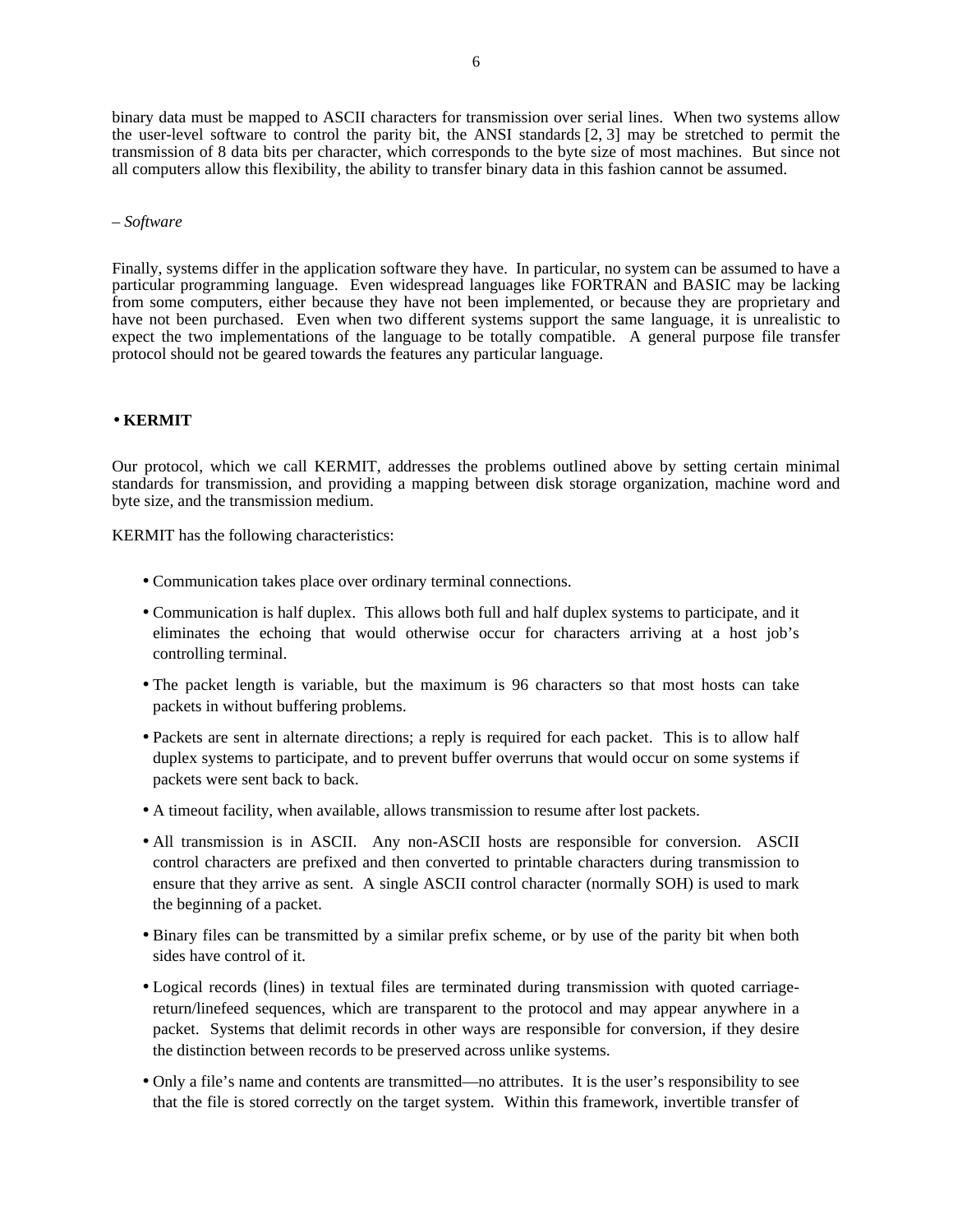text files can be assured, but invertible transfer of non-text files depends on the capabilities of the particular implementations of KERMIT and the host operating systems.

- KERMIT has no special knowledge of the host on the other side. No attempt is made to ''integrate'' the two sides. Rather, KERMIT is designed to work more or less uniformly on all systems.
- KERMIT need not be written in any particular language. It is not a portable program, but a portable protocol.

Thus KERMIT accommodates itself to many systems by conforming to a common subset of their features. But the resulting simplicity and generality allow KERMIT on any machine to communicate with KERMIT on any other machine, micro-to-mainframe, micro-to-micro, mainframe-to-mainframe. The back-and-forth exchange of packets keeps the two sides synchronized; the protocol can be called ''asynchronous'' only because the communication hardware itself operates asynchronously.

As far as the user is concerned, KERMIT is a do-it-yourself operation. For instance, to transfer files between your micro and a mainframe, you would run KERMIT on your micro, put KERMIT into terminal emulation mode, which ''connects'' you to the mainframe, log in and run KERMIT on the mainframe, then ''escape'' back to the micro and issue commands to the micro's KERMIT to send or fetch the desired files. Any inconvenience implicit in this procedure is a consequence of the power it gives the ordinary user to establish reliable connections between computers that could not otherwise be connected.

### • **Packets**

KERMIT packets need to contain the data that is being transferred, plus minimum information to assure (with high probability) that the expected data arrives completely and correctly. Several issues come up when designing the packet layout: how to represent data, how to delimit fields within the packet, how to delimit the packet itself, how to arrange the fields within the packet. Since the transmission medium itself is characteroriented, it is not feasible to transmit bit strings of arbitrary length, as do the bit-oriented protocols like HDLC and SDLC [5]. Therefore the smallest unit of information in a packet must be the ASCII character. As we will see, this precludes some techniques that are used with other communication media.

#### – *Control Fields*

Most popular protocol definitions view the packet as layers of information, which pass through a hierarchy of protocol levels, each level adding its own information at the ends of an outbound packet or stripping its information from the ends of an incoming packet, and then passing the result along to the next level in the hierarchy. The fields for each layer must be arranged so that they can be found, identified, and interpreted correctly at the appropriate level.

Since KERMIT packets are short, it is important to minimize the amount of control information per packet. It would be convenient to limit the control fields to one character each. Since we have 95 printable characters to work with (128 ASCII characters, less DEL and the 32 control characters), we can represent values from 0 to 94 with a single character.

- The *packet sequence number* is used to detect missing or duplicate packets. It is unlikely that a large number of packets could be lost, especially since packet *n* is acknowledged before packet  $n+1$  is sent. So the sequence number can be a small quantity, which "wraps around" to its minimum value when it exceeds a specified maximum value.
- To prevent long packets, a small maximum length can be enforced by specifying the *packet length*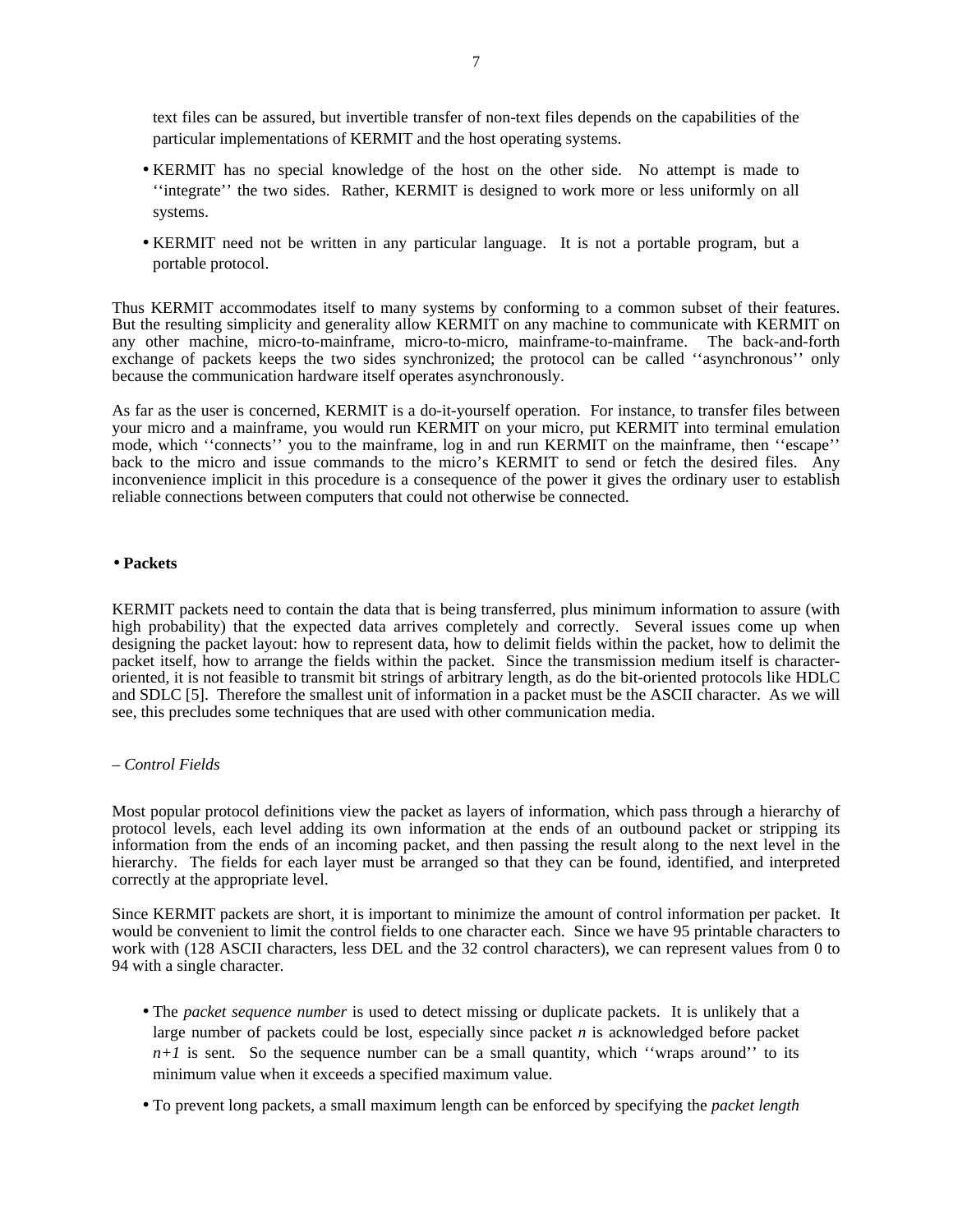with a single character; since there are 95 printable ASCII characters, this would be the maximum length, depending on how we count the control fields.

• The *checksum* can be of fixed length. The actual length depends on the desired balance between and efficiency and error detection.

The packet length and checksum act together to detect corrupted, missing, or extra characters. These are the essential fields for promoting error-free transmission. But so far, we've only considered packets that carry actual file data; we will also require special packets composed only of control information, for instance to tell the remote host the name of the file that is about to come, or to tell it that the transmission is complete. This can be accomplished with a *packet type* field. The number of functions we need to specify in this field is small, so a single character can suffice here too.

### – *Packet Framing*

We choose to mark the beginning of a packet with a distinguished start character, SOH (Start Of Header, ASCII 1, Control-A). This character cannot appear anywhere else within the packet. SOH was chosen because, unlike most other control characters, it is generally accepted upon input at a job's controlling terminal as a data character, rather than an interrupt or break character on most mainframes. This is probably no accident, since it was originally intended for this use by the designers of the ASCII alphabet [9]. Should a system be incapable of sending or receiving SOH, it is possible to redefine the start-of-packet character to be any other control character; the two sides need not use the same one.

There are three principal options for recognizing the end of a packet: a fixed length, a distinguished packetend character, and a length field. There are arguments for and against each involving what happens when characters, particularly a length or terminator, is lost or garbled, which will be mentioned later. KERMIT uses a length field.

To take in a packet, a KERMIT program gets characters from the line until it encounters the SOH. The next character is the length; KERMIT reads and decodes the length and then reads that many subsequent characters to complete the packet. If another SOH is encountered before the count is exhausted, the current packet is forgotten and a new one is started. This stratagy allows arbitrary amounts of noise to be generated spontaneously between packets without interfering with the protocol.

# – *Encoding*

When transmitting textual data, KERMIT terminates logical records with carriage-return linefeed combinations (CRLFs). On record oriented systems, trailing blanks or length fields are removed and a CRLF appended to outbound records, with the inverse operation performed on incoming records. On stream oriented systems, incoming CRLFs may be translated to some other terminator. Files, of course, need not have logical records, in which case record processing can be skipped altogether, and the file can be treated as a long string of bytes. This is known as ''image'' transfer, and can also be used between like systems where no transformations are necessary.

In order to make each character in the packet printable, KERMIT ''quotes'' any unprintable character by transforming it to a printable one and precedes it with a special prefix character. The prefix is normally ''#''; the transformation is done by complementing bit 6 (adding or subtracting  $64_{10}$ , modulo 64). Thus control-A becomes "#A", control-Z becomes "#Z", US (control-underscore on most terminals) becomes "#\_". The prefix character is also used to quote itself: ''##''. Upon input, the reverse transformation is performed. Printable characters are not tranformed. The assumption is that most files to be transferred are printable, and printable files contain relatively few control characters; when this is true, the character stream is not significantly lengthened by quoting. For binary files, the average quoting overhead will be 26.6% if all bit patterns are equally likely, since the characters that must be quoted (the control characters, plus DEL, and ''#'' itself) comprise 26.6% of the ASCII alphabet.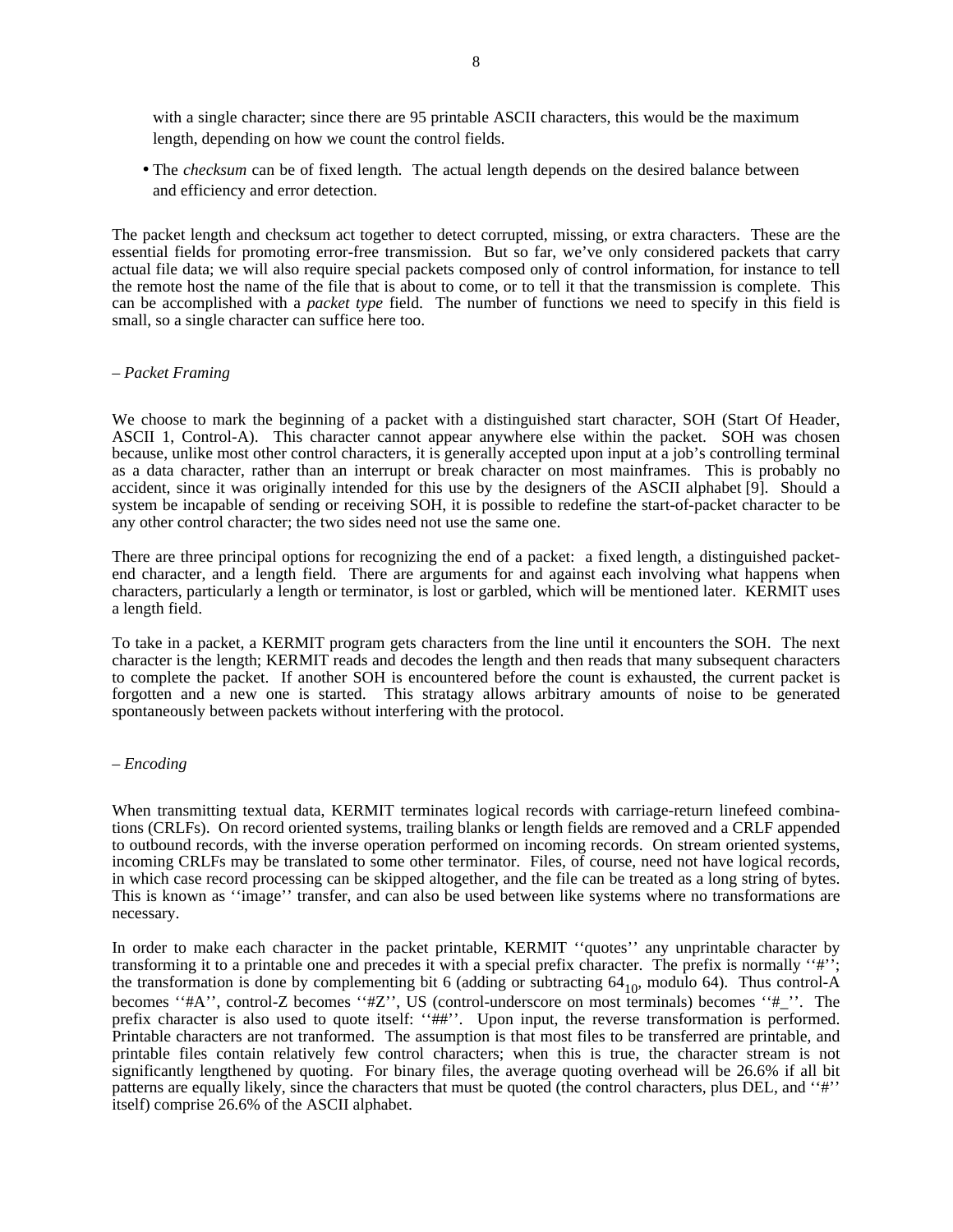KERMIT also provides a scheme for indicating the status of the 8th bit when transferring binary files between systems that must use the 8th bit for parity. A byte whose 8th bit is set is preceded by another special quoting character, " $\&$ ". If the low-order  $\bar{7}$  bits coincide with an ASCII control character, then control-character quoting is also done. For instance, the byte  $10000001$ <sub>2</sub> would be transmitted as "&#A". The "&" character itself can be included as data by quoting it (#&), and the control-quote character may have its 8th bit set ( $\&$ ##). 8th-bit quoting is only done when necessary; if both sides can control the parity bit, then its value is preserved during transmission. If the 8th bit is set randomly on binary files, then 8th-bit quoting will add 50% character overhead. For some kinds of binary data, it could be less; for instance, positive binary numbers in 2's complement notation do not to have their high-order bits set, in which case at least one byte per word will not be quoted.

A third kind of ''quoting'' implements rudimentary data compression. At low speeds, the bottleneck in file transmission is likely to be the line itself, so any measure that can cut down on use of the line would be welcome. The special prefix character  $\cdot \cdot \cdot$  indicates that the next character is a repeat count (a single character, encoded printably) and that the character after that (which may also have control or 8th-bit prefixes) is repeated so many times. For instance ''~}A'' indicates a series of 93 letter A's; ''~H&#B'' indicates a series of 40 control-B's with the parity bit set. The repeat count prefix itself can be included as text by quoting it with ''#''.

To keep the protocol simple, no other transformations are done. At this point, however, it might be worth mentioning some things we did *not* do to the data:

- *Fancy Data compression*. If the data is known to be (or resemble) English text, a Huffman encoding [10, 11] based on the frequency of characters in English text could be used. A Huffman code resembles Morse code, which has variable length characters whose boundaries can always be distinguished. The more frequent the character, the shorter the bit string to represent it. Of course, this scheme can backfire if the character distribution of the data is very different from the one assumed. In any case, variable length characters and ASCII transmission don't mix well.
- *Error Correcting Codes*. Techniques, such as Hamming codes [12], exist for detecting and correcting errors on a per-character basis. These are expensive in resources and complex to program. KERMIT uses per-packet block check techniques, which are explained below.
- *Nibble Encoding*. To circumvent problems with control and 8-bit characters, it would have been possible to divide every character into two 4-bit ''nibbles'', sending each nibble as a printable character (e.g. a hexadecimal digit). The character overhead caused by this scheme would would always be 100%. But it would be an easy way to transfer binary files.

### – *Error Detection*

Character parity and Hamming codes are forms of ''vertical redundancy checks'' (VRCs), formed by combining all the bits of a character in one way or another. The other kind of check that can be used is the ''longitudinal redundancy check'' (LRC), which produces a ''block check character'' formed by some combination of each character within a sequence. The sending side computes the LRC and sends it with the packet; the receiving side recomputes it for comparison. There are various forms of LRCs. One form produces a ''column parity'' character, or ''logical sum'', whose bits are the exclusive-ORs of the corresponding bits of the data characters. Another is the ''checksum'' which is the arithmetic sum of all the characters in the sequence, interpreted numerically. Another is the ''Cyclic Redundancy Check'' (CRC) [13, 14], which passes the characters through what amounts to a shift register with imbedded feedback loops, producing a block check in which each bit is effected in many ways by the preceding characters.

All of these techniques will catch single-bit errors. They vary in their ability to detect other kinds of errors. For instance, a double-bit column error will always go undetected with column parity, since the result of XORing any two bits together is the same as XORing their complements, whereas half the possible double bit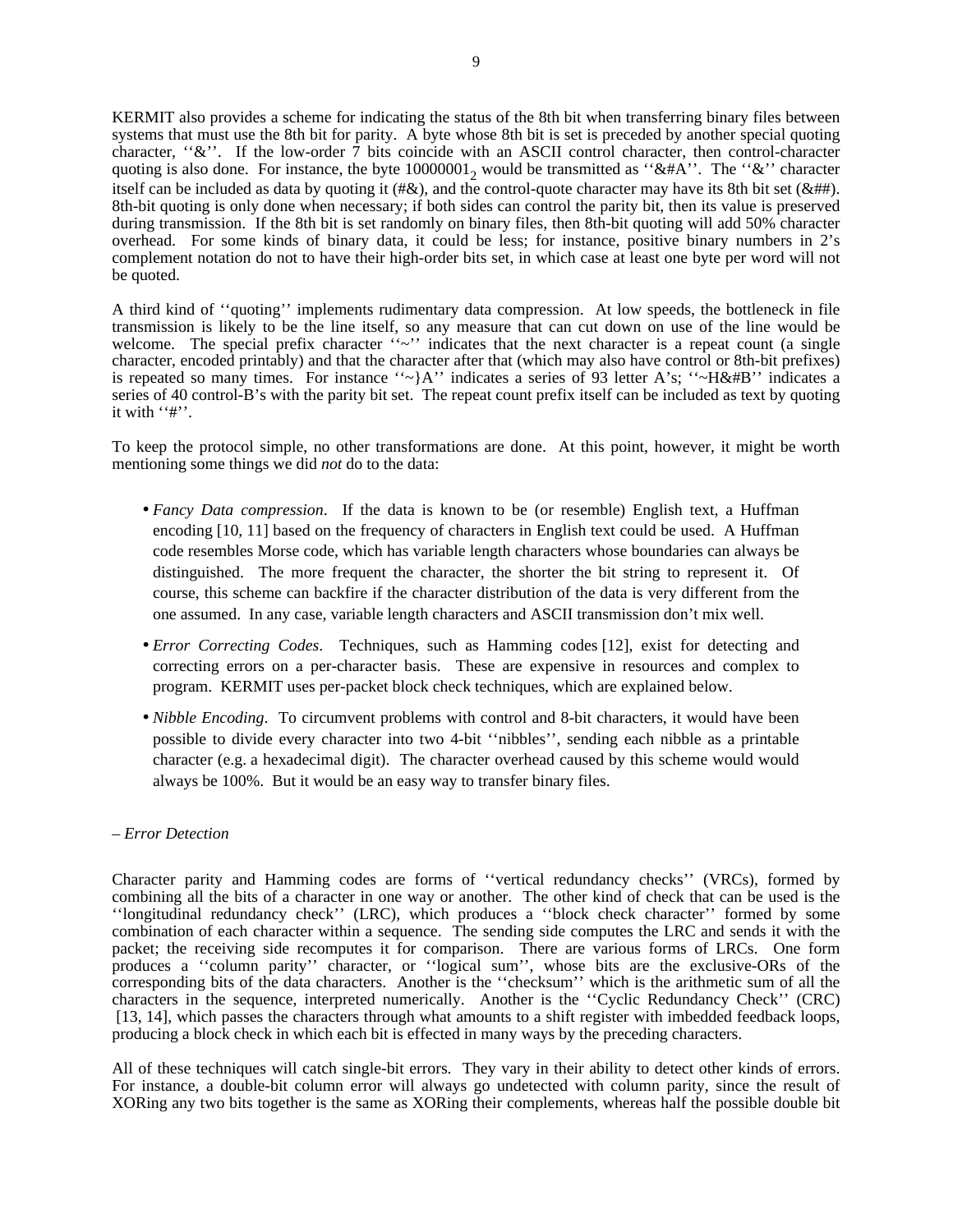errors can be caught by addition because of the carry into the next bit position. CRC does even better by rippling the effect of a data bit multiply through the block check character, but the method is complex, and a software implementation of CRC can be inscrutable.

Standard, base-level KERMIT employs a single-character arithmetic checksum, which is simple to program, is low in overhead, and has proven quite adequate in practice. The sum is formed by adding together the ASCII values of each character in the packet except the SOH and the checksum itself, and including any quoting characters. Even non-ASCII hosts must do this calculation in ASCII. The result can approach  $12,000_{10}$  in the worst case. The binary representation of this number is 10111011100000, which is 14 bits long. This is much more than one character's worth of bits, but we can make the observation that every character included in the sum has contributed to the low order 7 bits, so we can discard some high order bits and still have a viable validity check.

The KERMIT protocol also allows other block check options, including a two-character checksum and a threecharacter 16-bit CRC. The two-character checksum is simply the low order 12 bits of the arithmetic sum, broken into two printable characters. The CRC sequence is formed from the 16-bit quantity generated by the CCITT-recommended polynomial  $X^{16} + X^{12} + X^5 + 1$  which is also used in some form with other popular transmission techniques, like ISO HDLC and IBM SDLC [5]. The high order 4 bits of the CRC go into the first character, the middle 6 into the second, and the low order 6 into the third.

Some care must be taken in the formation of the single-character block check. Since it must be expressed as a single printable character, values of the high order data bits may be lost, which could result in undetected errors, especially when transferring binary files. Therefore, we extract the 7th and 8th bits of the sum and add them back to the low order bits; if the arithmetic sum of all the characters is *S*, then the value of the singlecharacter KERMIT checksum is given by

 $(S + ((S AND 300)/100))$  AND 77

(numbers are in octal notation). This ensures that the checksum, terse though it is, reflects every bit from every character in the packet.

The probability that an error will not be caught by a correctly transmitted arithmetic checksum is the ratio of the number of possible errors that cancel each other out to the total number of possible errors, which works out to be something like  $1/2^n$ , where *n* is the number of bits in the checksum, assuming all errors are equally likely. This is 1/64 for the single character checksum, and 1/4096 for the 2-character checksum. But the probability that errors will go undetected by this method *under real conditions* cannot be easily derived, because all kinds of errors are not equally likely. A 16-bit CRC will detect all single and double bit errors, all messages with an odd number of bits in error, all error bursts shorter than 16 bits, and better than 99.99% of longer bursts [13]. These probabilities all assume, of course, that the block check has been identified correctly, i.e. that the length field points to it, and that no intervening characters have been lost or spuriously added.

A final note on parity—a parity bit on each character combined with a logical sum of all the characters (VRC *and* LRC) would allow detection *and* correction of single-bit errors without retransmission by pinpointing the ''row'' and ''column'' of the bad bit. But control of the parity bit cannot be achieved on every system, so we use the parity bit for binary data when we can, or surrender it to the communication hardware if we must. If we have use of the 8th bit for data, then it is figured into the block check; if we do not, then it must be omitted from the block check in case it has been changed by agents beyond the knowledge or control of the KERMIT program.

– *Packet Layout*

KERMIT packets have the format: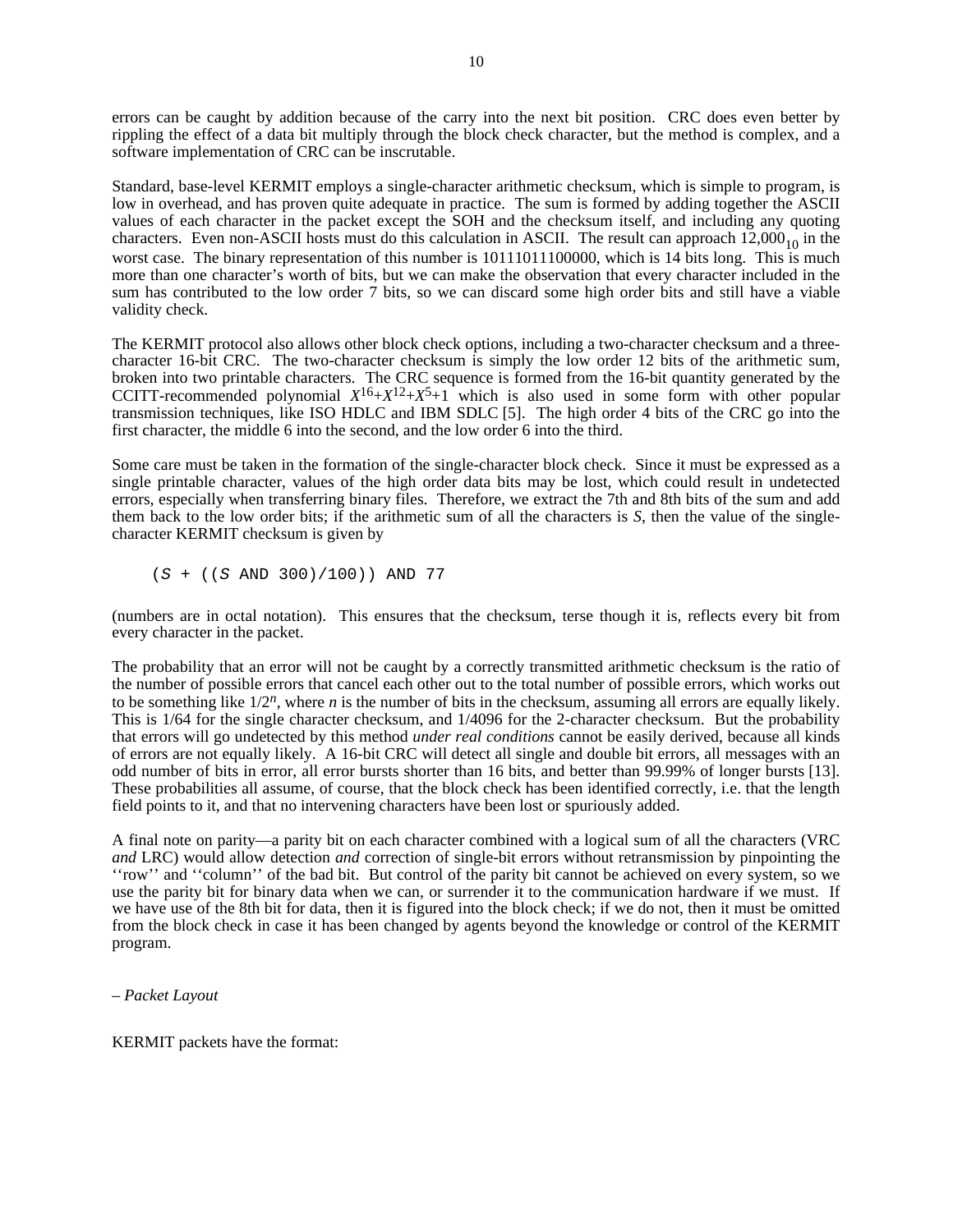| MARK $  char(LEN)   char(SEQ)   TYPE   DATA$ | $- - - - - - -$ |                                              | CHECK |
|----------------------------------------------|-----------------|----------------------------------------------|-------|
|                                              |                 | +-- (application) --+<br>$(session)$ ------+ |       |
|                                              |                 | $(data link)$ ----                           |       |

where all fields consist of ASCII characters, and the *char* function converts a number in the range 0-94<sub>10</sub> to a printable ASCII character by adding  $32_{10}$ .

In terms of the ISO network reference model [15], 8-bit bytes are presented to the KERMIT program by the hardware and operating system software comprising the physical link layer. Correct transmission is ensured by the packet-level routines that implement the data link layer using the outer "skin" of the packet—the MARK, LEN, and CHECK fields. The network and transport layers are moot, since KERMIT is a point-topoint affair, in which the user personally makes all the required connections. The session layer is responsible for requesting retransmission of missing packets or ignoring redundant ones, based on the SEQ field; the presentation layer is responsible for any data conversions (EBCDIC/ASCII, insertion or stripping of CRLFs, etc). Finally, the remainder of the packet, the TYPE and DATA fields, are the province of the application layer; our application, of course, is file transfer. In any particular implementation, however, the organization of the program may not strictly follow this model. For instance, since transmission is always in stream ASCII, IBM implementations must convert from EBCDIC and insert CRLFs *before* checksum computation.

The fields of a KERMIT packet are as follows:

- MARK Start-of-packet character, normally SOH (ASCII 1).
- LEN The number of ASCII characters, including quoting characters and the checksum, within the packet that follow this field, in other words the packet length minus two. Since this number is expressed as a single character via the *char* function, packet character counts of 0 to  $94_{10}$  are permitted, and  $96_{10}$  is the maximum total packet length.
- $SEQ$  The packet sequence number, modulo  $100<sub>8</sub>$ . The sequence numbers "wraps around" to 0 after each group of  $64_{10}$  packets.
- TYPE The packet type, a single printable ASCII character, one of the following:
	- D Data
	- Y Acknowledge (ACK)
	- N Negative Acknowledge (NAK)
	- S Send Initiate (Send-Init)
	- R Receive Initiate
	- B Break Transmission (EOT)
	- F File Header
	- Z End of file (EOF)
	- E Error
	- G Generic Command. A single character in the data field, possibly followed by operands, requests host-independent remote execution the specified command:
		- L Logout, Bye.
		- F Finish, but don't logout.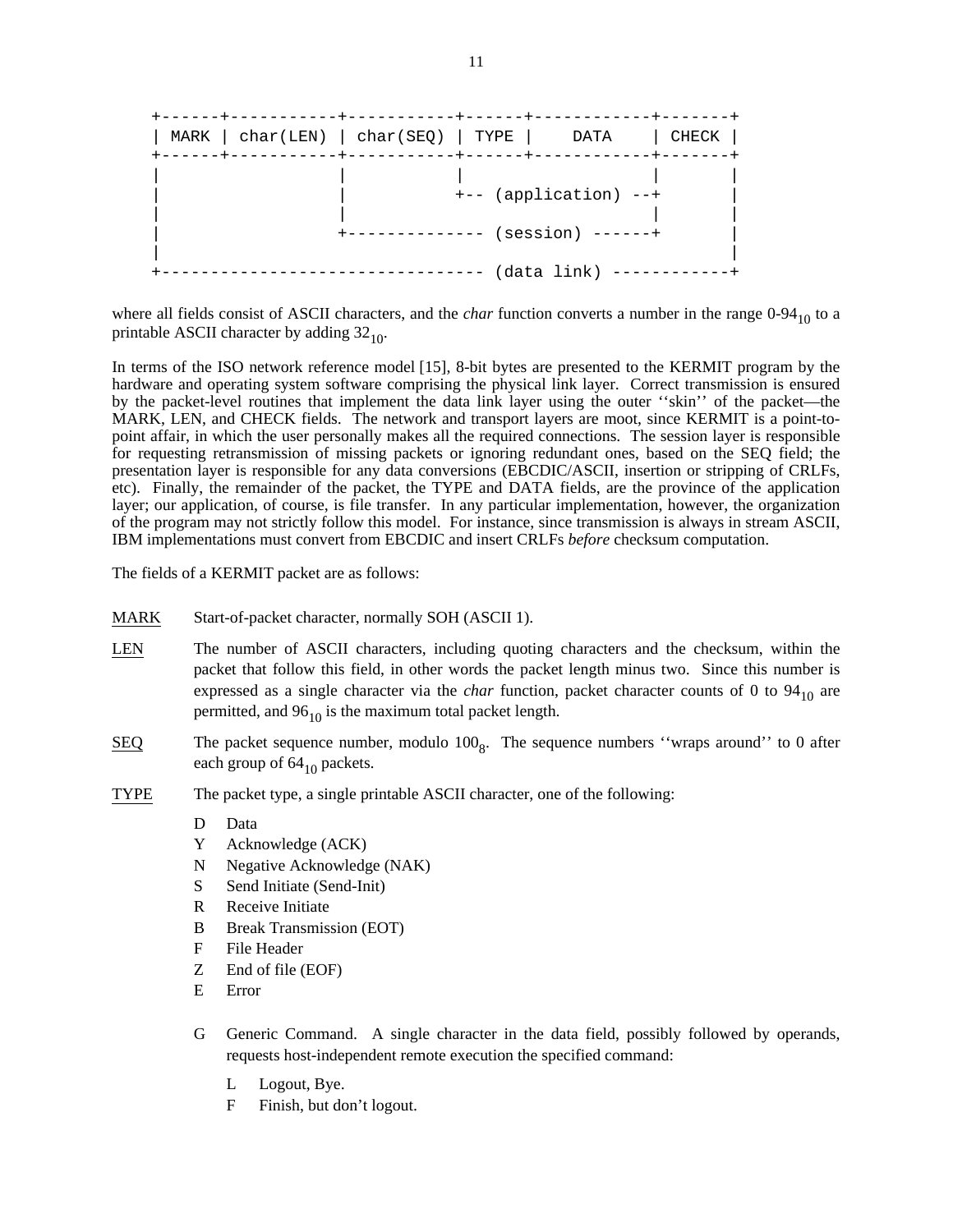- D Directory query (followed by optional file specification).
- U Disk usage query.
- E Erase (followed by file specification).
- T Type (followed by file specification).
- Q Query server status.

and others.

- C Host Command. The data field contains a string to be executed as a system dependent (literal) command by the host.
- X Text display header, to indicate the arrival of text to be displayed on the screen, for instance as the result of a generic or host command executed at the other end. Operation is exactly like a file transfer.
- DATA The "contents" of the packet, if any contents are required in the given type of packet, interpreted according to the packet type. Nonprintable ASCII characters are prefixed with quote characters and then ''uncontrollified''. Characters with the 8th bit set may also be prefixed, and a repeated character can be prefixed by a count. A prefixed sequence may not be broken across packets.
- CHECK The block check sequence, based on all the characters in the packet between, but not including, the mark and the check itself, one, two, or three characters in length as described above, each character transformed by *char*. Normally, the single-character checksum is used.

The packet may be followed by any line terminator required by the host, carriage return (ASCII 15) by default. Line terminators are not part of the packet, and are not included in the count or checksum. Terminators are not necessary to the protocol, and are invisible to it, as are any characters that may appear between packets. If a host cannot do single character input from a TTY line, then a terminator will be required for that host.

Here are some sample KERMIT data packets:

^AE"D No celestial body has required J ^AE#Das much labor for the study of its# ^AE\$D#M#Jmotion as the moon. Since ClaA ^AE%Dirault (1747), who indicated a way7 ^AE&D of#M#Jconstructing a theory conta5

The " $^{\star}$ A'' represents the SOH (or Control-A) character. In the final packet shown, "E'' is the length. The ASCII value of the " $E$ " character is  $69_{10}$ , less 32 (the *unchar* transformation, which is the opposite of *char*) gives a length of 37. The next character tells the packet sequence number, in this case 6 (" $\&$ " is ASCII 38). The next is the packet type "D" for Data. The next characters, " of#M#Jconstructing a theory conta'', form the data; note the prefixed carriage return and line feed. The final character, ''5'' is the checksum, which represents the number 21 (all numbers in this paragraph are in decimal).

# – *Effects of Packet Corruption*

What are the consequences of transmission errors in the various fields? If the SOH is garbled, the packet will be treated as interpacket garbage, and lost. If any other character within the packet is garbled into SOH, the current packet will be discarded, and a new (spurious) packet detected. If the length is garbled into a smaller number, then a character from the data field will be misinterpreted as the checksum; if larger, then the program will probably become stuck trying to input characters that will not be sent until one side or the other times out and retransmits. If the sequence number, type, any of the data characters, or the checksum itself is garbled, the checksum should be wrong. If characters are lost, there will most likely be a timeout. If noise characters are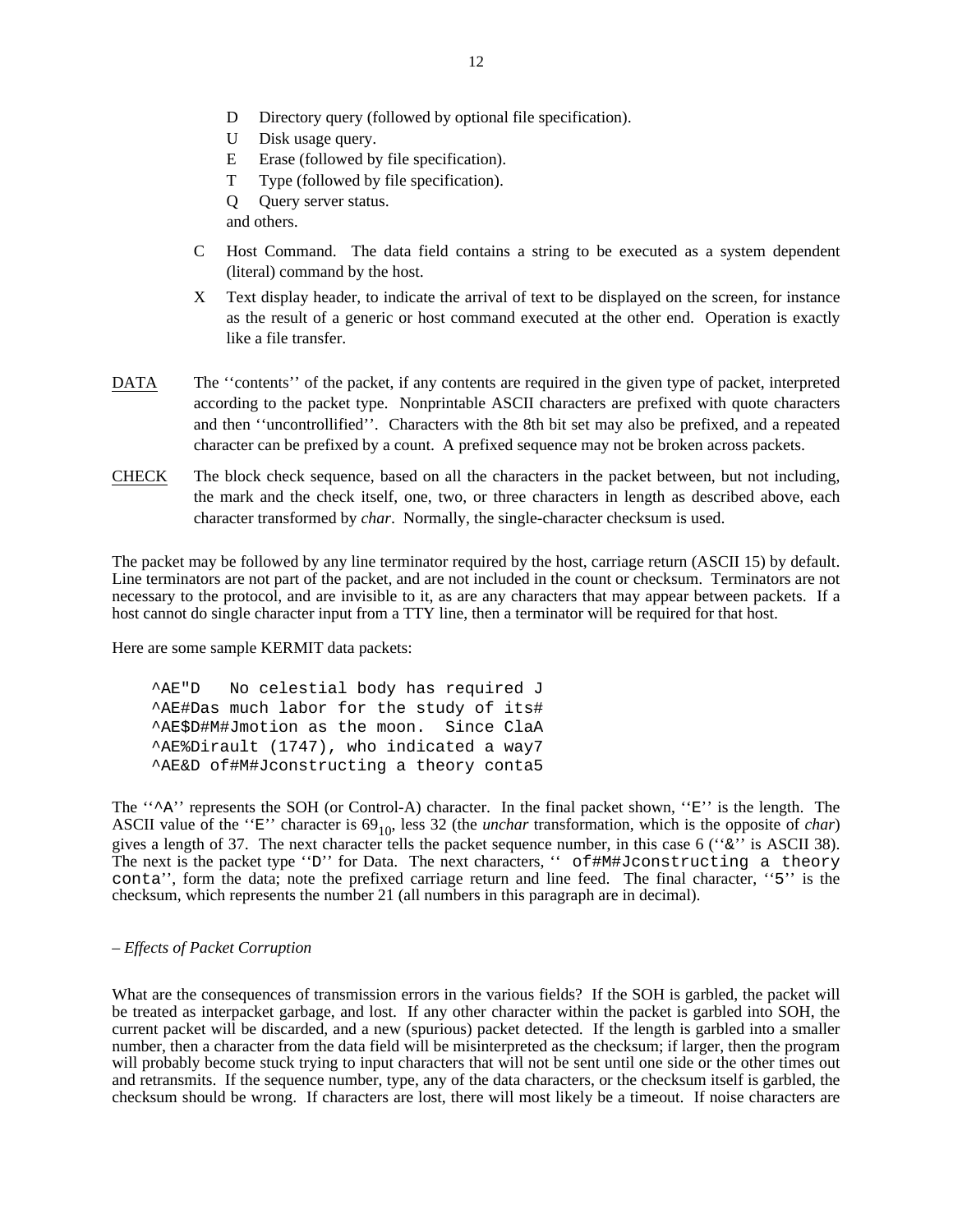spontaneously generated, they will be ignored if they are between packets, or will cause the wrong character to be interpreted as the checksum if they come during packet transmission.

Most kinds of errors are caught by the checksum comparison, and are handled by immediate retransmission. Timeouts are more costly because the line sits idle for the timeout period. The packet design minimizes the necessity for timeouts due to packet corruption: the only fields that can be corrupted to cause a timeout are the SOH and the packet length, and the latter only half the time. Lost characters, however, can produce the same effect (as they would with a fixed-length block protocol). Had a distinguished end-of-packet character been used rather than a length field, then there would be a timeout every time it was corrupted. It is always better to retransmit immediately than to time out.

### • **Protocol**

The KERMIT protocol can be described as a set of *states* and a set of *transitions* that define, for a given event, what action to take and what new state to change to. The inherent simplicity of the design, particularly the requirement that each packet must be acknowledged, reduces the number of states and actions, and the amount of state information that must be maintained, to a minimum.

Here is a simplified version of a state diagram for KERMIT receiving a file:



For simplicity, some transitions are not shown in the diagram:

- If in any state a bad packet is received or a timeout occurs, a null transition back to the same state occurs, with a NAK for the expected packet.
- In any state an error may occur that can cause the transfer to terminate. For instance, the target disk might fill up. The side that encountered the error sends an error packet, containing an informative error message, and quits. Upon receipt of the error packet, the other side displays the message on the screen (if it is in control of the screen) and also quits.
- Actions that are taken on each transition, such as opening a file when a File Header packet is received, are not shown; in particular each packet successfully received is ACK'd.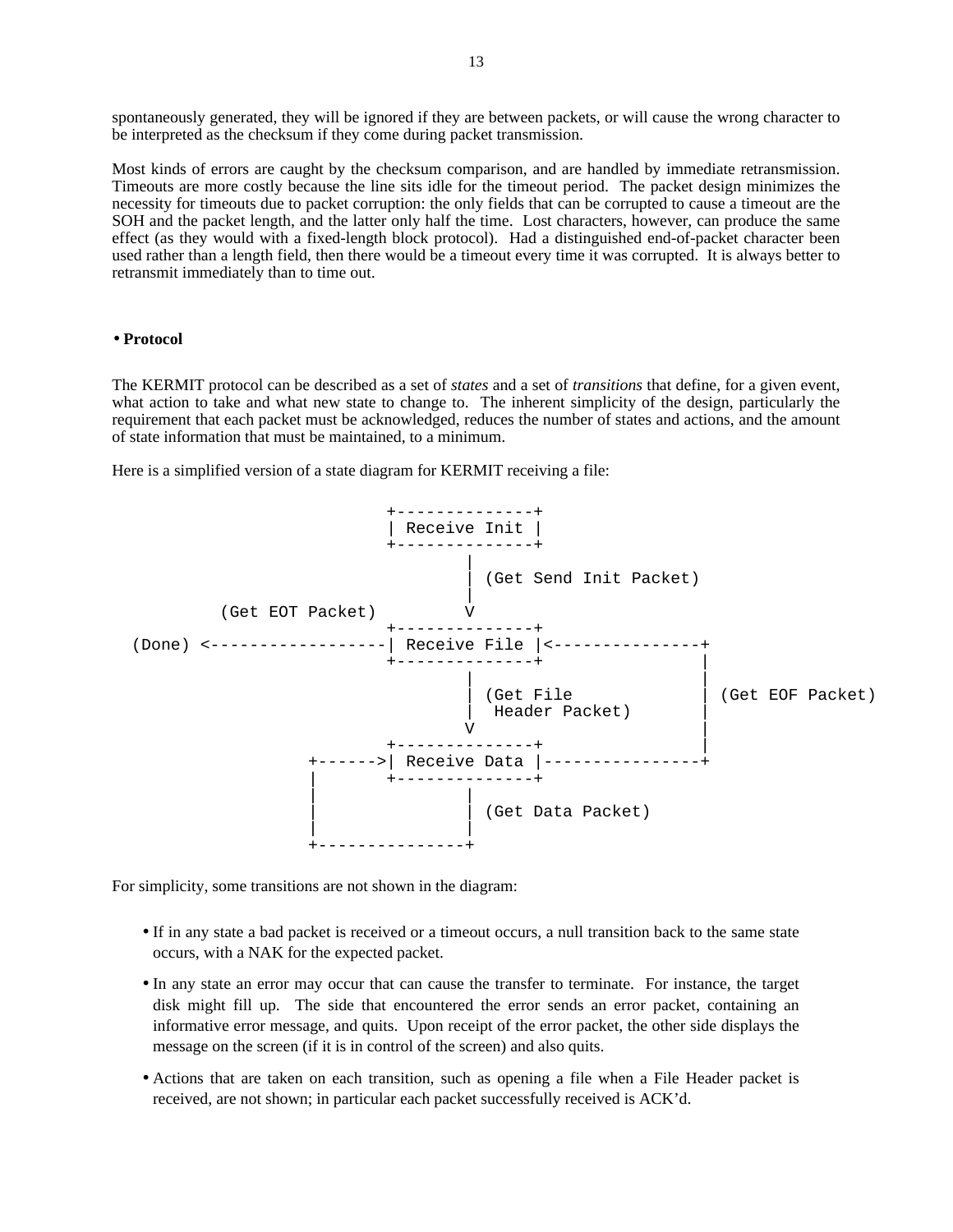The receiver starts out in Receive Init state and waits for the other side to send a Send-Init packet. If any other kind of packet is received, or the Send-Init does not arrive within the timeout interval, a NAK is sent. Timeouts or NAKs can occur up to a threshold which, when exceeded for a particular packet, causes the protocol to assume that the connection has become unusable, and to give up. After the Send-Init arrives, the state becomes Receive File; KERMIT waits for a File Header packet containing the name of the file which is to come. When the file header arrives, KERMIT opens a new file using the name provided (perhaps transformed to suit local naming conventions, or to avoid a name collision), and switches to Receive Data state. KERMIT then receives the contents of the file, until an EOF (End Of File) packet arrives. At that point KERMIT switches back to Receive File state. If another file is to be sent, another File Header packet will follow, otherwise an EOT (End Of Transmission) packet will terminate the transfer. The distinction between EOF and EOT, plus the File Header itself, allows files to be sent in groups. EOF marks the end of a file, EOT marks the end of a group. This distinction also allows the two sides to disconnect cleanly: the EOF must be ACK'd before the sender will believe the file has been transmitted correctly; the EOT will follow, but if the ACK which is sent in response is lost, no harm will be done since both sides are terminating anyway.

The state transitions for a sending KERMIT are similar. In each state, instead of waiting for particular packet types, KERMIT sends the appropriate packet and waits for an ACK. If the ACK does not arrive within the allotted time, or a NAK appears instead of an ACK, the same packet is retransmitted. A send operation begins with a Send-Init packet, includes one or more files, each starting with a File Header, followed by one or more data packets, followed by EOF. When all the specified files have been sent, an EOT packet closes the connection and terminates the operation.



Base-level KERMIT provides that during any particular transaction, the sender is the ''master'' and the receiver is the ''slave''. These roles may be reversed in the next transaction; any KERMIT implementation is capable of acting as either master or slave. In addition, mainframe implementations may also be put in a kind of permanent slave, or ''server'', mode in which all commands come in command packets from the master, or ''user'' KERMIT.

#### – *Initial Connection*

To allow a diverse group of computers to communicate with one another, an exchange takes places during initial connection in which the two sides "configure" each other. The sending KERMIT includes setup parameters in its Send-Init packet and the receiving KERMIT responds with an ACK packet containing the corresponding parameters as they apply to itself. The Data field of the Send-Init packet looks like this: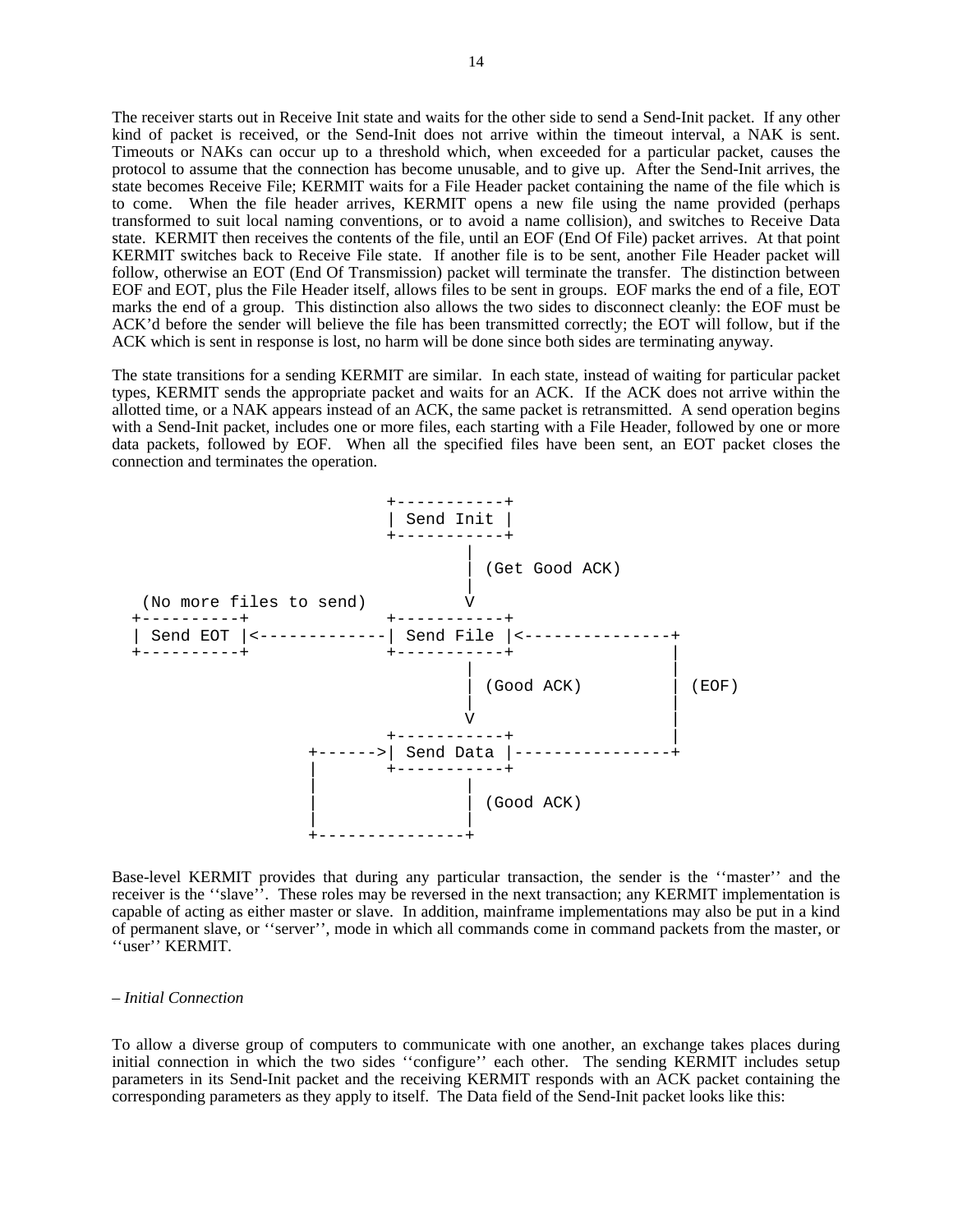| 1 2 3 4 5 6 7 8 9 |  |  |  |  |                                                                     |
|-------------------|--|--|--|--|---------------------------------------------------------------------|
|                   |  |  |  |  | MAXL   TIME   NPAD   PADC   EOL   QCTL   QBIN   CHKT   REPT   CAPAS |

The fields are as follows (the first and second person "I" and "you" are used to distinguish the two sides). Fields are encoded printably using the *char* function (ASCII value  $+ 32_{10}$ ) unless indicated otherwise.

- MAXL The maximum length packet I want to receive, a number up to  $94_{10}$ . You respond with the maximum you want me to send. This allows systems to adjust to each other's buffer sizes, or to the condition of the transmission medium.
- TIME The number of seconds after which I want you to time me out while waiting for a packet from me. You respond with the amount of time I should wait for packets from you. This allows the two sides to accommodate to different line speeds or other factors that could cause timing problems.
- NPAD The number of padding characters I want to precede each incoming packet; you respond in kind. Padding may be necessary for a half duplex system that requires some time to change the direction of transmission.
- PADC The control character I need for padding, if any, XOR'd with 100 octal to make it printable. You respond in kind. Normally NUL (ASCII 0), some systems use DEL (ASCII 177). This field is ignored if the value NPAD is zero.
- EOL The character I need to terminate an incoming packet, if any. You respond in kind. Most systems that require a line terminator for terminal input accept carriage return for this purpose. (Can you see the Catch-22 here?)
- QCTL The printable ASCII character I will use to quote control characters and prefix characters, normally ''#''. You respond with the one you will use.
- QBIN The printable ASCII character I want to use to quote characters which have the 8th bit set, for transmitting binary files when one or both systems cannot use the parity bit for data. Since this kind of quoting increases both processor and transmission overhead, it is normally to be avoided.
- CHKT Check Type, the method for detecting errors. "1" for single-character checksum (the normal method), "2" for two-character checksum, "3" for three-character CRC-CCITT. If your response agrees, the designated method will be used; otherwise the single-character checksum will be used. Other check types may also be added.
- REPT The prefix character I will use to indicate a repeated character. This can be any printable character other than blank (which denotes no repeat count prefix), but  $\sim$ " is recommended. If you don't respond identically, repeat counts will not be done. Groups of 4 or more identical characters may be transmitted more efficiently using a repeat count, though an individual implementation may wish to set a higher threshhold.
- CAPAS An extendable bit mask encoded printably, to indicate whether certain advanced capabilities, such as file-attribute packets, are supported.

*Reserved Fields*

The next four fields are reserved for future use. Sites wishing to add their own parameters to the initial connection exchange should start at the fifth field after the capability mask in order to remain compatible with other KERMIT programs.

Naturally, the three prefix characters must be distinct and should be chosen to be uncommonly used printable characters, to minimize further overhead from having to prefix them when they are found in the data.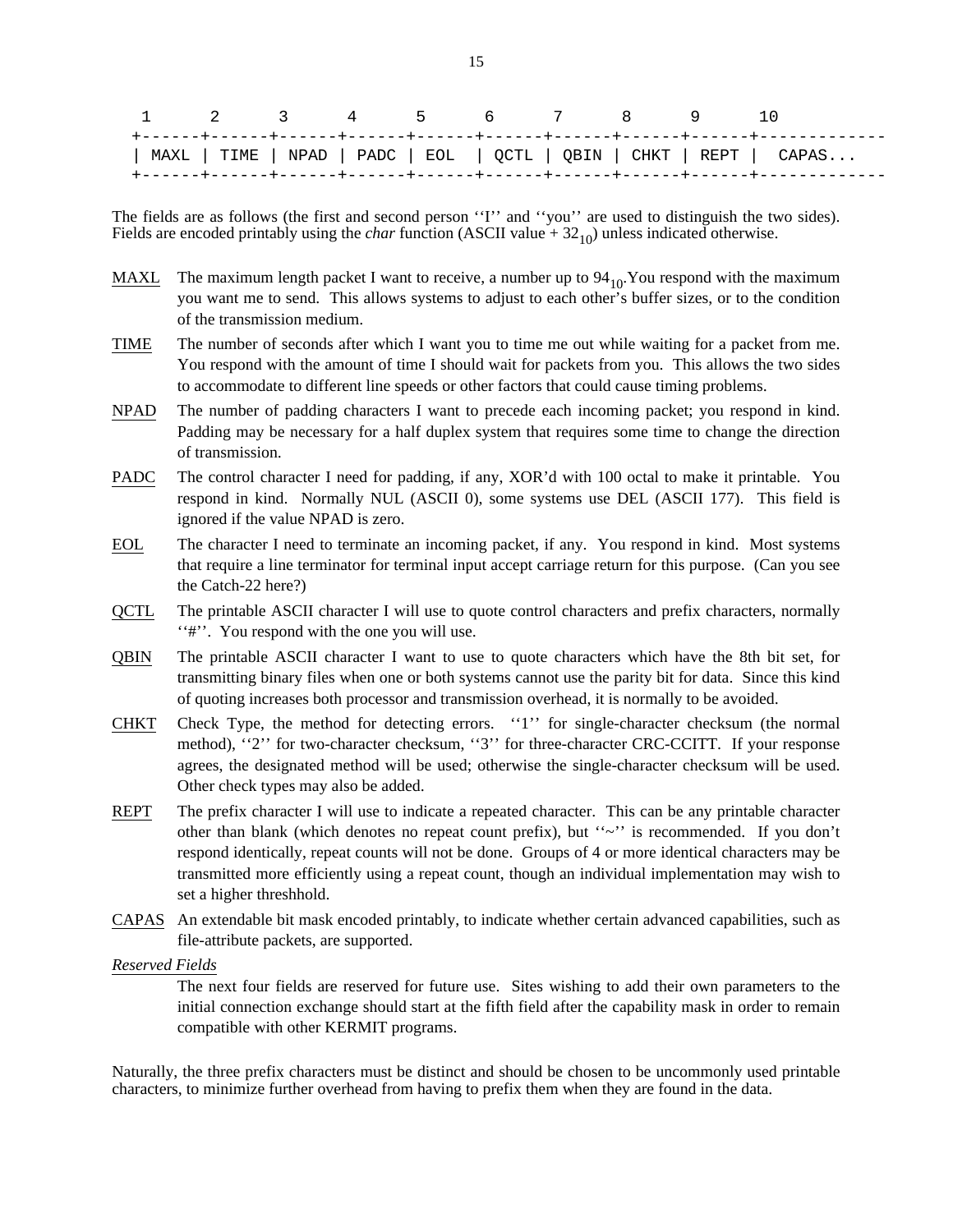Trailing fields within the DATA field may be omitted, in which case they will assume appropriate defaults. Defaults for intermediate fields can be elected by setting those fields to blank. Every parameter has an appropriate default, and in fact the entire data field of the Send Init packet or its ACK may be left empty to accept all defaults. The more exotic paramaters are at the end, and reflect more recent developments in the KERMIT protocol; earlier implementations can still communicate with newer ones, since there will not be agreement to use these options. The Send-Init mechanism preserves compatibility from the very earliest KERMIT to the very newest.

There is no protracted negotiation; everything must be settled in a single exchange. Some parameters, however, are outside the scope of this exchange and must be set even before the very first packet is sent. For instance, if the receiving computer can only read characters with odd parity but the sending computer sends them with even parity, the Send-Init packet will never arrive successfully. In cases like this, the user may have to issue some preliminary commands to inform one or both KERMITs about the vagaries of the other system. Another example is the packet terminator (EOL) mentioned above—if the receiving KERMIT requires one that the sending KERMIT doesn't know about, the Send-Init will never get through.

For these reasons, most implementations of KERMIT provide SET commands for all the parameters listed above, and some others as well.

# – *Rules and Heuristics*

During a file transfer, one KERMIT sends information packets—file headers, data, and so forth, and the other KERMIT sends only ACKs or NAKs in response. The most important rule in the KERMIT protocol is

# **1.** *''Wait for a response before sending the next packet.''*

This prevents buffer overruns, and allows participation by half duplex systems. Of course, KERMIT should not wait forever; a timeout should occur after a few seconds if the expected packet has not arrived. Upon timeout, a sending KERMIT retransmits the current packet; a receiving KERMIT re-ACKs the current packet or NAKs the expected one.

Some interesting heuristics are used in the KERMIT protocol to boost efficiency and improve error recovery. A number of important rules take care of the cases when packets are lost in transmission. The first can be stated as

# **2.** *''A NAK for the next packet implies an ACK for the current packet.''*

A NAK with packet number *n+1* means the receiving KERMIT got packet *n*, sent an ACK that was never received, and not knowing that the ACK didn't get through (since we don't ACK an ACK), is now waiting for packet  $n+1$ , which was never sent. In this case, we simply send packet  $n+1$ . An important exception is when the missing ACK is for a Send-Init packet; do you see why? The next rule,

# **3.** *''ACK and discard redundant packets.''*

handles the situation where the same packet arrives again. The sending KERMIT timed out waiting for an ACK which was sent, but lost, and retransmitted the packet. The receiver must discard the redundant data and ACK the packet again; to do otherwise could have undesirable effects, like adding the same data to a file twice or opening the same file multiple times. Note that the situation resulting from a lost ACK depends upon which side times out first.

KERMIT must handle another situation arising from possible lost packets: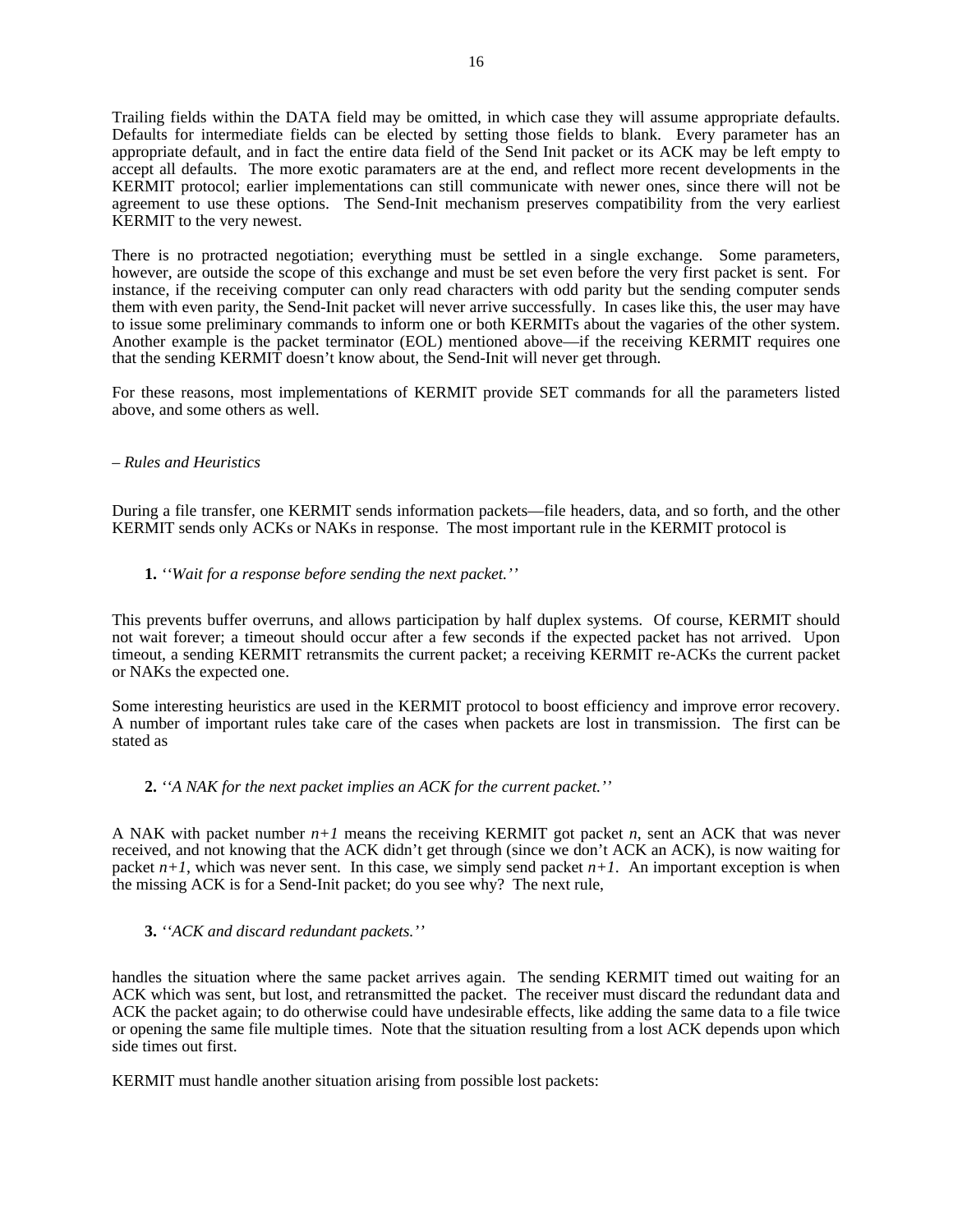#### **4.** *''NAK the expected command.''*

The potential problem occurs in either the Receive Init state or when a KERMIT server is waiting for a command. In either case KERMIT won't know whether communication has begun if the other side's initial packet was lost. KERMIT can't assume the other side will time out and retransmit, so it must check periodically by sending a NAK for packet zero. If KERMIT gets no response it assumes nothing has happened yet and goes back to sleep for a while.

But sending periodic NAKs opens the door to the *buffering problem*. Some systems buffer input for a device; when a program isn't looking for input some or all the input is saved by the computer for future requests. This can cause problems when talking to a KERMIT server or sending a file to a KERMIT in receive wait. If some time has elapsed since activating the remote KERMIT and escaping back and starting up the local KERMIT, a number of NAKs may have accumulated in the local KERMIT's input buffer, so:

### **5.** *''Clear the input buffer at the beginning of a transfer.''*

If the input buffer is not cleared, the local KERMIT will think the remote side is having trouble receiving the first packet. In an effort to get the packet through, it will be sent again; this repeats for every NAK waiting in the input buffer. By the time the first ACK is finally encountered in the buffer, a number of duplicates of the first packet will have been sent out. If this number exceeds the NAK threshhold, the connection will be broken. If not, however, the second packet will be retransmitted once for each of the extra ACKs the remote KERMIT correctly sent for the duplicate first packets. This can continue throughout the file transfer, causing each packet to be sent many times. So, in addition,

# **6.** *''Clear the input buffer after reading each packet.''*

Any computer that buffers its input should clear its input buffer before the transfer and after each packet that arrives successfully. But since not all systems provide a clear-buffer function, we may add another rule:

# **7.** *''Discard redundant ACKs.''*

In the situation just described, the first packet would be sent out multiple times, once for each buffered NAK. Upon receipt of the first ACK, the second packet would go out, but the next response would be another ACK for the first packet; by rule **7**, KERMIT would simply take in the redundant ACK, ignore it, and look for the next ACK, until it got the desired one, in violation of the spirit of Rule **1**.

If we allowed ourselves to violate Rule **1**, we could add a final rule, *''An ACK for packet n also ACKs all previous packets,''* as is done in network protocols like DDCMP [16], allowing data packets to be sent in a continuous stream. KERMIT cannot use this rule for many reasons: sequence number wraparound, buffer overflows, locking out half duplex systems (how can they NAK a bad packet if they can't get control of the line?). Thus if we violate rule **1**, it must be only in a very minor way.

## – *Example*

Here is a sequence of packets from a real file transfer. Each packet starts with Control-A, shown as  $\Delta$ .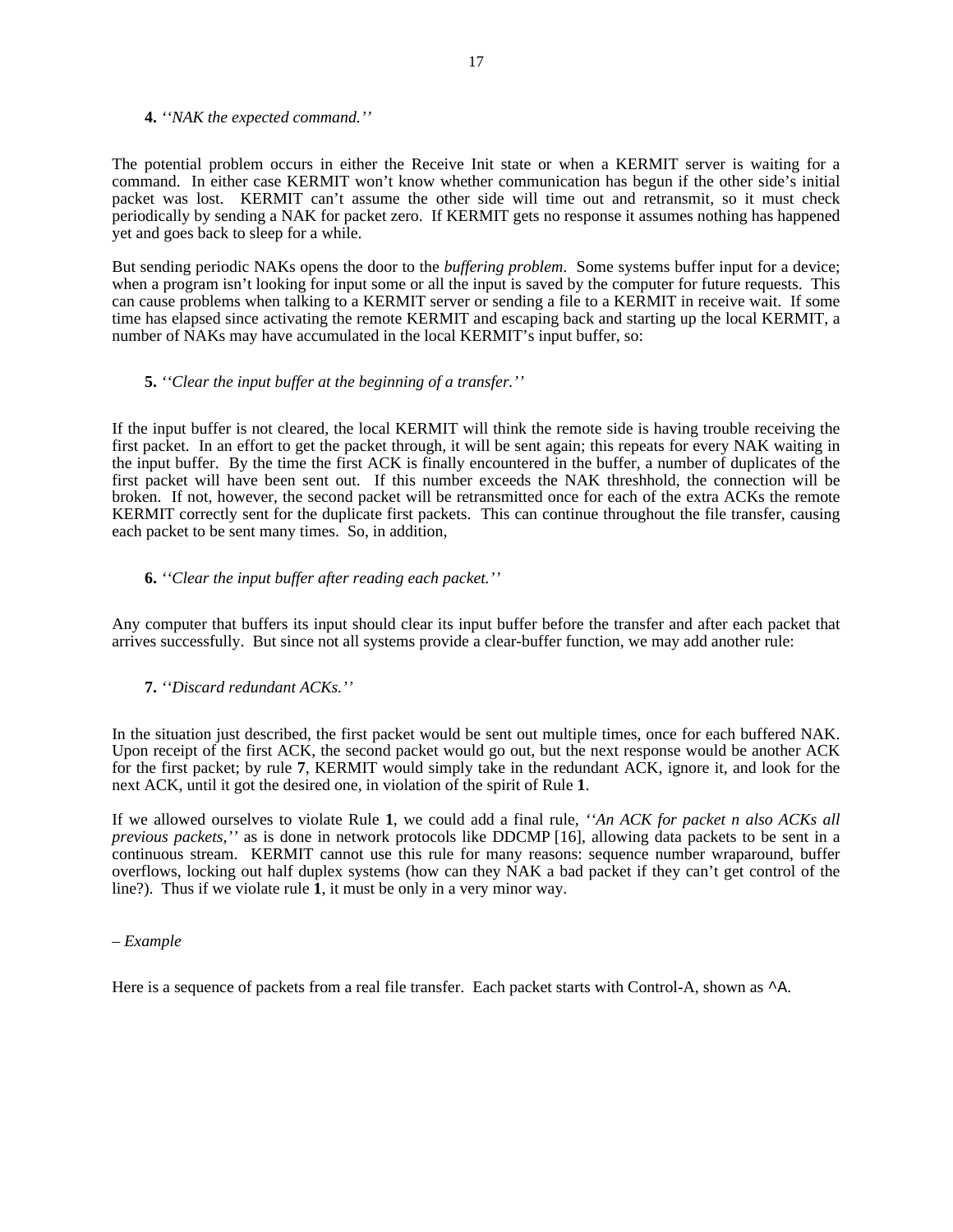$\Delta$ ) SH(  $\mathcal{Q}$  =  $\sharp$   $\uparrow$ ^A) YH( @-#% ACK for Send Init  $A+$ !FMOON.DOC2 File Header ^A#!Y? ACK for File Header AE"D No celestial body has required J First Data packet A#"Y@ ACK for first Data packet ^AE#Das m%%%uch labor for the study of its# Second Data packet, Bad ^A##N8 NAK for second Data packet ^AE#Das much labor for the study of its# Second Data packet again ^A##YA ACK for second Data packet  $^{\wedge}$ AE\$D#M#Jmotion as the moon. Since ClaA etc... ^A#\$YB (many packets omitted here) ^AD"Dout 300 terms are sufficient.#M#JU Last Data packet ^A#"Y@ ACK for last Data  $\Delta$   $\uparrow$   $\uparrow$   $\uparrow$   $\uparrow$   $\uparrow$   $\uparrow$   $\uparrow$   $\uparrow$   $\uparrow$   $\uparrow$   $\uparrow$   $\uparrow$   $\uparrow$   $\uparrow$   $\uparrow$   $\uparrow$   $\uparrow$   $\uparrow$   $\uparrow$   $\uparrow$   $\uparrow$   $\uparrow$   $\uparrow$   $\uparrow$   $\uparrow$   $\uparrow$   $\uparrow$   $\uparrow$   $\uparrow$   $\uparrow$   $\uparrow$   $\uparrow$   $\uparrow$   $\uparrow$   $\uparrow$   $\uparrow$  ^A##YA ACK for EOF  $\Delta A$ #\$B+ EOT ^A#\$YB ACK for EOT

In the first packet, we see following the control-A the packet length  $'$ )" (41 $_{10}$ , less 32, or 9), followed by the packet type, S (Send-Init), followed by the appropriate parameter declarations: maximum packet length is H  $(72-32=40)$ , timeout is " $('' (40-32=8))$ , number of padding characters is 0 (space=32-32=0), the padding character is 0, end-of-line is ''-'' (45-32=13, the ASCII value of carriage return), the control-quote character is "#", and the remaining fields are omitted, defaulting to appropriate values. The final character "^'' is the single-character checksum, computed as follows (all numbers and computations in octal, and ''sp'' represents a space):

) sp S H ( sp @ - #  $51 + 40 + 123 + 110 + 50 + 40 + 100 + 55 + 43 = 674$  $674 + (674/300) = 676$ 676 AND 77 = 76; char(76) = 76+40 = 136 = "^"

The receiver ACKs with its own parameters, which are the same. Then comes the file header, the file, EOF, and EOT. One data packet was corrupted by a burst of " $\frac{1}{6}$ " characters, NAK'd, and retransmitted.

#### • **Performance**

For text files (documents or program source), assuming an average line length of 40 with lines separated by a carriage-return/linefeed pair, the only control characters normally found in the text file, we see about 5% overhead for prefixing of control characters. Assuming no line terminators for packets (although one or both sides may require them), no retransmissions or timeouts, and no time wasted for the line to turn around between packet and response, then for average packet length *p*, using a single-character checksum, the KERMIT protocol overhead consists of:

- 5 control field characters in the data packet
- 5 characters in the acknowledgement packet

18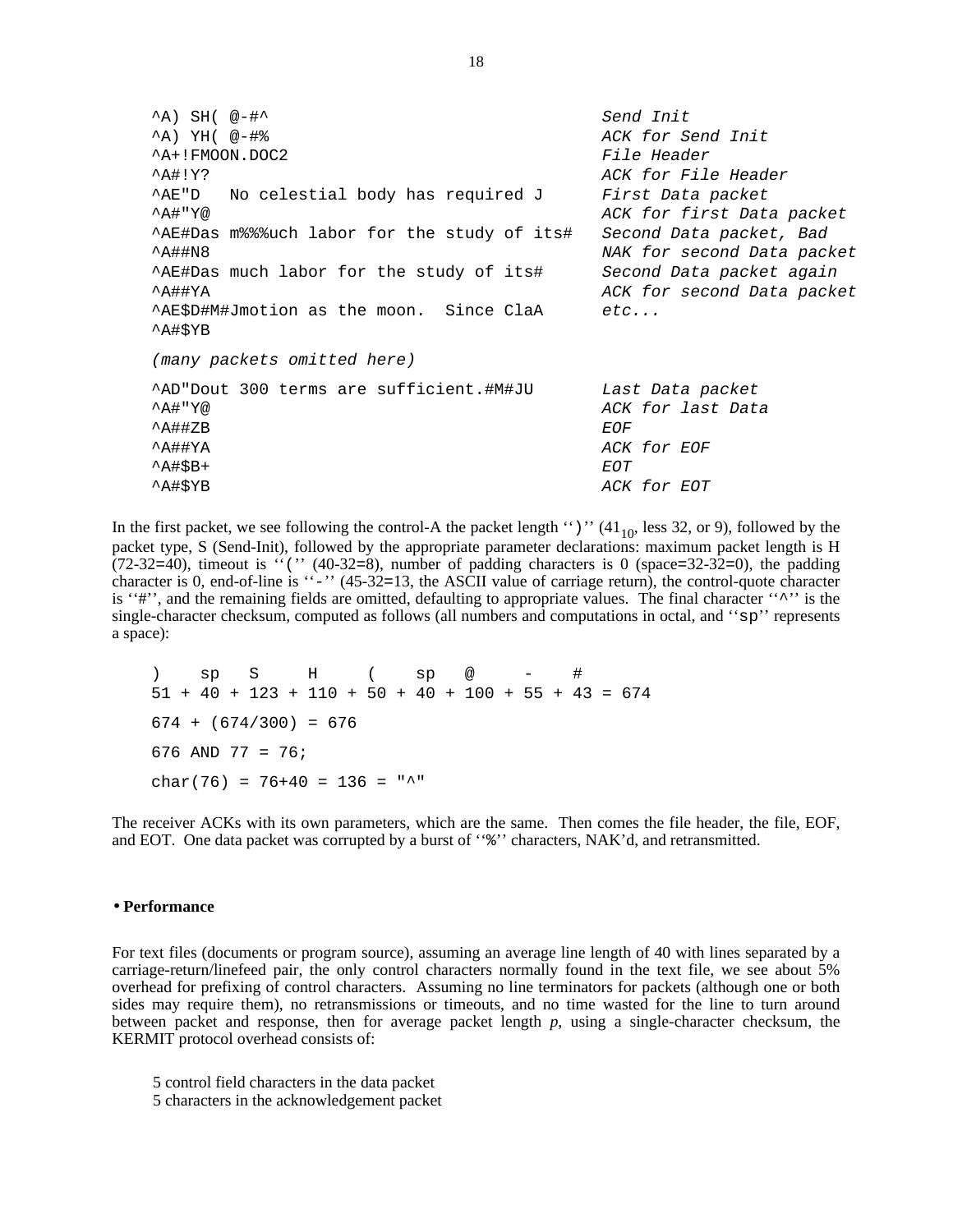#### $+ 0.05p$  for control character quoting

This gives  $10/p + 0.05$  overhead. E.g. if the packet length is 40, there is 30% overhead. If p is 96 (the maximum), there is about 15%. These figures will vary with the average line length and the frequency of other control characters (like tabs and formfeeds) in the file, and will go up with immediate retransmissions, and *way* up with delayed retransmissions. For binary files, the quoting overhead will be higher. But transmission overhead can also go down dramatically if prefix encoding is used for repeated characters, depending on the nature of the data (binary data containing many zeroes, highly indented or columnar data or program text will tend to benefit). Each file transfer also gets a fixed overhead for the preliminary (Send Init, File Header) and terminating (EOF, EOT) packets.

If the mainframe end of a connection is heavily loaded, it may take considerable time to digest and process incoming characters before replying. On half duplex mainframes, there may be a pause between sending and receiving, even if the load is light; this might be used to advantage by preparing the next packet in advance while waiting for the current ACK. Another problem may occur on heavily loaded mainframes—undesirable timeouts. Timeouts are intended to detect lost packets. A heavily loaded system may take longer than the timeout interval to send a packet. For this reason, mainframe KERMITs should take the requested timeout interval only as a minimum, and should adjust it for each packet based on the current system load, up to a reasonable maximum.

On a noisy line, there is a greater likelihood of corrupted packets and therefore of retransmission overhead. Performance on noisy lines can be improved by reducing the packet length, and thus the probability that any particular packet will be corrupted, and the amount of time required to retransmit a corrupted packet. A KERMIT program can unilaterally adjust the packet length according to the number of retransmissions that are occurring. Short packets cut down on retransmission overhead, long packets cut down on character overhead.

#### • **''User Interface''**

KERMIT was designed from a mainframe perspective. Like many mainframe programs, KERMIT issues a prompt, the user types a command, KERMIT executes the command and issues another prompt, and so on until the user exits from the program. Much care is devoted to the command parser, even on microcomputer versions. The goal is to provide English-like commands composed of sequences of keywords or operands, with abbreviations possible for any keyword in any field down to the minimum unique length, and with "?" help available at any point in a command. Not all implementations need follow this model, but most do.

The basic commands are SEND and RECEIVE. These allow most KERMITs to exchange files. Operands can be the name of a single file, or a file group designator (e.g. with ''wildcards'') to transmit multiple files in a single operation. Although some systems may not provide wildcard file processing, the KERMIT protocol allows it.

The CONNECT command provides the mechanism for logging in and typing commands at the remote host, which is necessary in order to start the KERMIT on that side. The CONNECT facility provides character-at-atime transmission, parity selection, remote or local eching, and the ability to send any character, including the ''escape character'' that must be used to get back to the local KERMIT. However, there is no error detection or correction during CONNECT, just as there normally is none between an ordinary terminal and a host.

When two systems are dissimilar, a SET command is provided to allow them to accommodate each other's peculiarities, for instance SET PARITY ODD to add odd parity to all outbound characters, or SET LOCAL-ECHO to do local echoing when connected as a terminal to a half duplex system. The SET command must sometimes be used to supply information to the target system on how to store an incoming file with respect to block size, byte size, record format, record length.

Most KERMIT implementations take special care to reassure the user during file transfer. The names of the files being transferred are shown, and a dynamic display is made of the packet traffic, showing successful transmission of packets as well as timeouts and retransmissions. Messages are issued when the user connects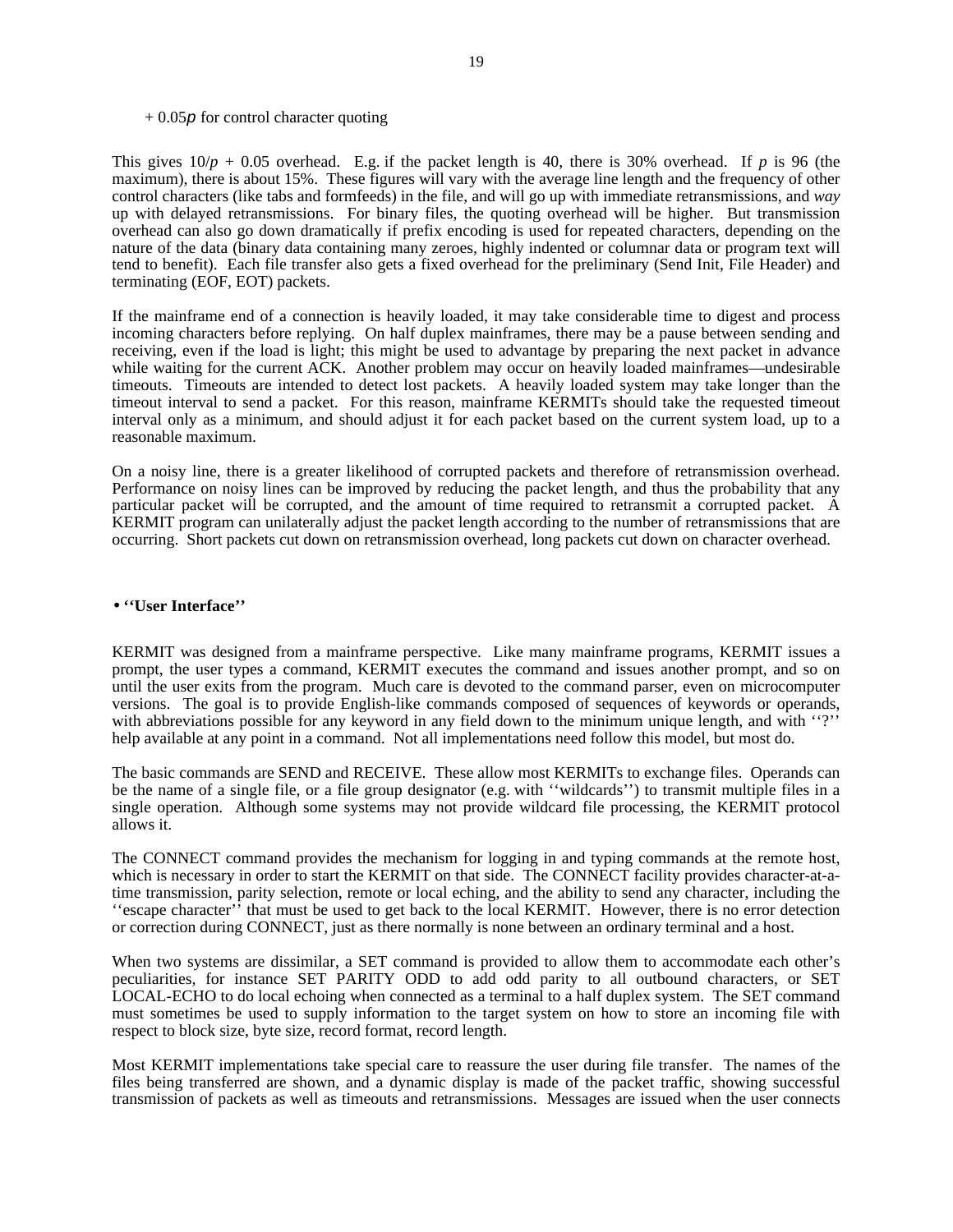to the remote system or escapes back from it, and KERMIT prompts identify the implementation. Helpful error messages are displayed when necessary; these may emanate from either the local or the remote system. The final disposition of the transfer is clearly stated, complete or failed.

The actions required of the KERMIT user depend upon the degree to which the KERMIT programs involved have implemented the specification. Minimal implementations require that the user connect to the remote host, start KERMIT there, issue a SEND (or RECEIVE) command, escape back to the local machine, and issue the complementary RECEIVE (or SEND) command. All this must be done for each transfer. More advanced implementations allow the remote side to run as a ''server'' and to take all its instructions in special command packets from the local KERMIT; all that is required of the user on the remote end is to connect initially in order to start the server. The server will even log itself out upon command from the local KERMIT. A minimal server can process commands to send files, receive files, and shut itself down.

Here is an example of a session in which the user of an IBM PC gets files from a DECSYSTEM-20. The actions shown are required for minimal KERMIT implementations. The parts the user types are underlined, comments begin with "!" or appear in italics. Everything else is system typeout.

A>kermit  $\qquad$  ! Run Kermit on the PC. Kermit V1.20 Kermit-86> ! This is the Kermit prompt for the PC. Kermit-86>connect ! Connect to the DEC-20. [Connecting to host. Type CTRL-]C to return to PC.] ! You are now connected to the DEC-20. Columbia University CU20B ! The system prints its herald. @terminal vt52 ! Set your terminal type (optional). @login my-id password ! Login using normal login method. (The DEC-20 prints various messages.) @kermit  $\blacksquare$  ! Run Kermit on the DEC-20. Kermit-20> ! This is Kermit-20's prompt. Kermit-20>send \*.for ! Send all FORTRAN files. ^]c ! Type the escape sequence to return to the PC. [Back at PC.] Kermit-86>receive ! Tell the PC files are coming. (The progress of the transfer is shown continuously on the screen.) Transfer Complete. Kermit-86>connect ! Get back to the DEC-20. [Connecting to host. Type CTRL-]C to return to PC.] Kermit-20>exit ! Get out of Kermit-20. @logout ! Logout from the DEC-20. Logged out Job 55, User MY-ID, Account MY-ACCOUNT, TTY 146, at 24-Apr-83 15:18:56, Used 0:00:17 in 0:21:55 ^]c ! Now "escape" back to the PC, [Back at PC.] Kermit-86>exit ! and exit from the PC's Kermit.

The session is somewhat simpler when the remote KERMIT is being run as a server. The user must still CONNECT, log in, and start KERMIT on the remote end, but need never again CONNECT to issue subsequent SEND, RECEIVE, EXIT, or LOGOUT commands, even though many transactions may take place. All actions can be initiated from the PC.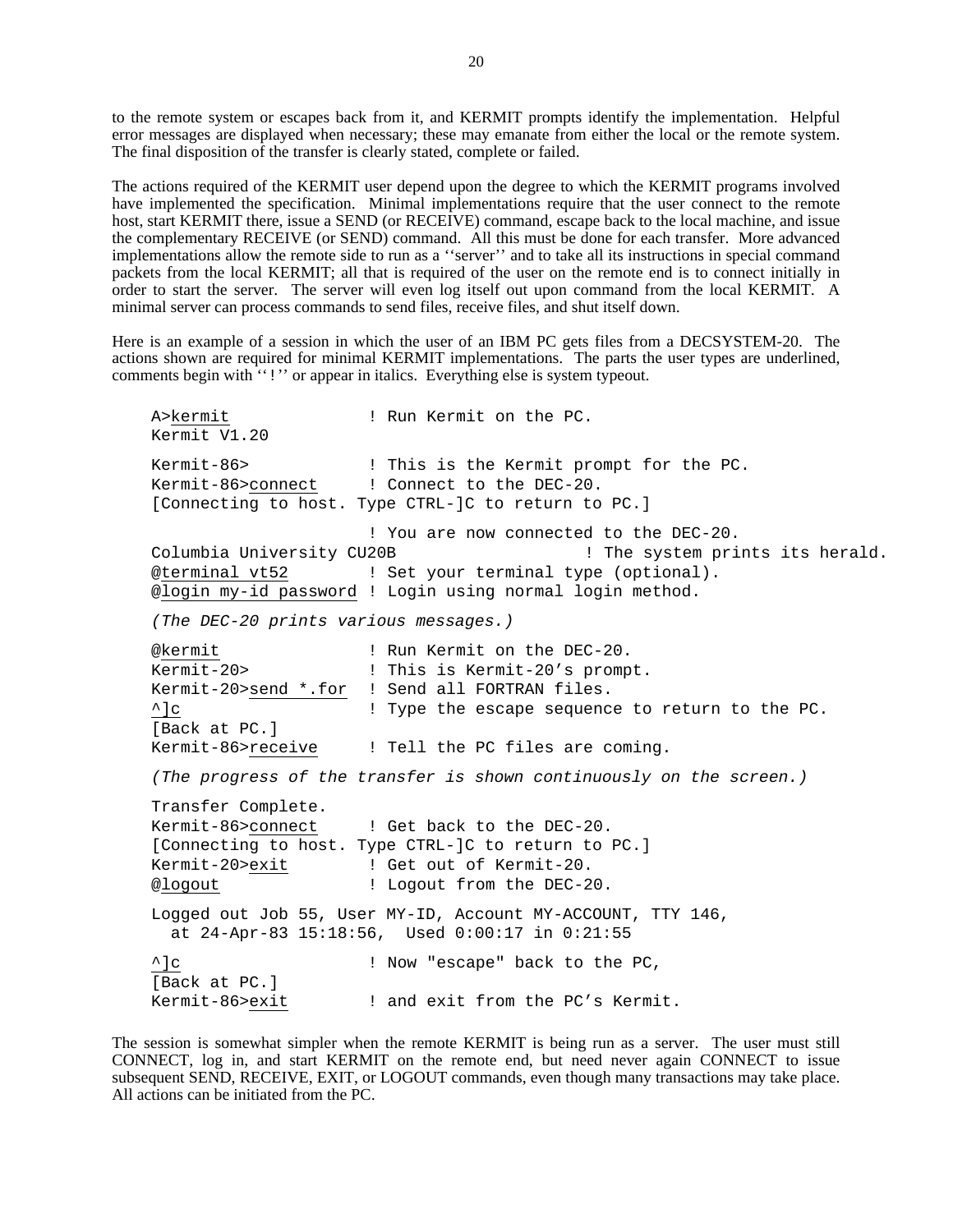## • **Advanced Features**

An optional feature of the KERMIT protocol is a special packet designed to express the attributes of a file in a compact and generic manner. The receiver may either attempt to use the attributes to the incoming file, or archive them for later use. Attributes include not only file characteristics but also the intended disposition—store, print, submit for batch processing, send as mail, etc. Other optional features include mechanisms for gracefully interrupting, delaying, or suspending operations in progress; alternate forms of packet data encoding; filename conversion, local file management, raw data transmission and capture; command macro definition, etc.

Although KERMIT was never intended to fulfill the role of a general purpose network server, its design has made it simple to add new functions. A KERMIT server has the ability to accept commands in packets from a remote KERMIT. The basic commands are for sending or fetching files and for shutting down the server. Other commands may require display of text at the user's terminal, which is controlled by the local KERMIT. For example, a directory listing could be requested; the resulting text is sent back to the local KERMIT exactly as if a file were being transferred, except the destination is the user's screen, rather than a disk file. (Or it could be disk file too.) With this ability in place, it is possible to implement all sorts of commands, for instance to delete a file, show who's logged in, inquire about disk space, verify access to a directory, submit batch jobs, send messages, and so forth.

The ability of the KERMIT server to perform host functions can be added very simply under certain operating systems. For instance, under UNIX [17], KERMIT can ''fork'' a *shell* with commands to perform any function possible under UNIX, redirecting the standard output through a process (KERMIT itself) that encapsulates it into KERMIT packets and sends it along.

A server with these capabilities could provide convenient access to a timesharing system by users at personal workstations, without requiring the users to be directly involved with the host. If, for instance, workstations had dedicated connections to a host, and the host had dedicated KERMIT servers for each such line, users could get access to and manage their host files completely by commands typed at the workstation. Taking this idea one step further, the workstation system software could be modified to make the whole process transparent by incorporating a KERMIT-like protocol in its file access logic—fetching and updating host files as necessary behind the user's back. Since the demands placed on a host by KERMIT are relatively modest, many more simultaneous users could probably be serviced in this way. This approach could be a relatively painless entree into the distributed, networked environment of tomorrow. When local area network protocols become mature and the hardware economical and widespread, KERMIT can be replaced by ''the real thing''. But for the ordinary computer user for whom dedicated connections are impractical, ''do-it-yourself'' KERMIT, or some facility like it, will be a valuable tool for years to come.

#### • **Conclusion**

The need for a cheap, convenient file transfer capability among diverse systems is pressing, and there are certainly many efforts similar to ours under way at many places. We hope that this article may contribute to those efforts; we don't claim to have the last word on any of the issues raised here, and expect that this article may flush some other approaches out of the woodwork. We have billed KERMIT as a "simple" protocol; anyone who has read this far will begin to appreciate what must go into the more complicated protocols used in real networks, or when ''integration'' of micro and mainframe is a major goal—demand paging of remote files, remote database queries, distributed editing and computation.

Meanwhile, the KERMIT protocol has been proven successful, and continues to grow in popularity. As of this writing, implementations exist for more than 50 computer systems. Some of the major ones include:

| Machine        | <b>Operating System</b> | Language             |
|----------------|-------------------------|----------------------|
| DECsystem-10   | TOPS-10                 | MACRO-10             |
| DECSYSTEM-20   | TOPS-20                 | MACRO-20             |
| IBM 370 Series | VM/CMS                  | <b>IBM</b> Assembler |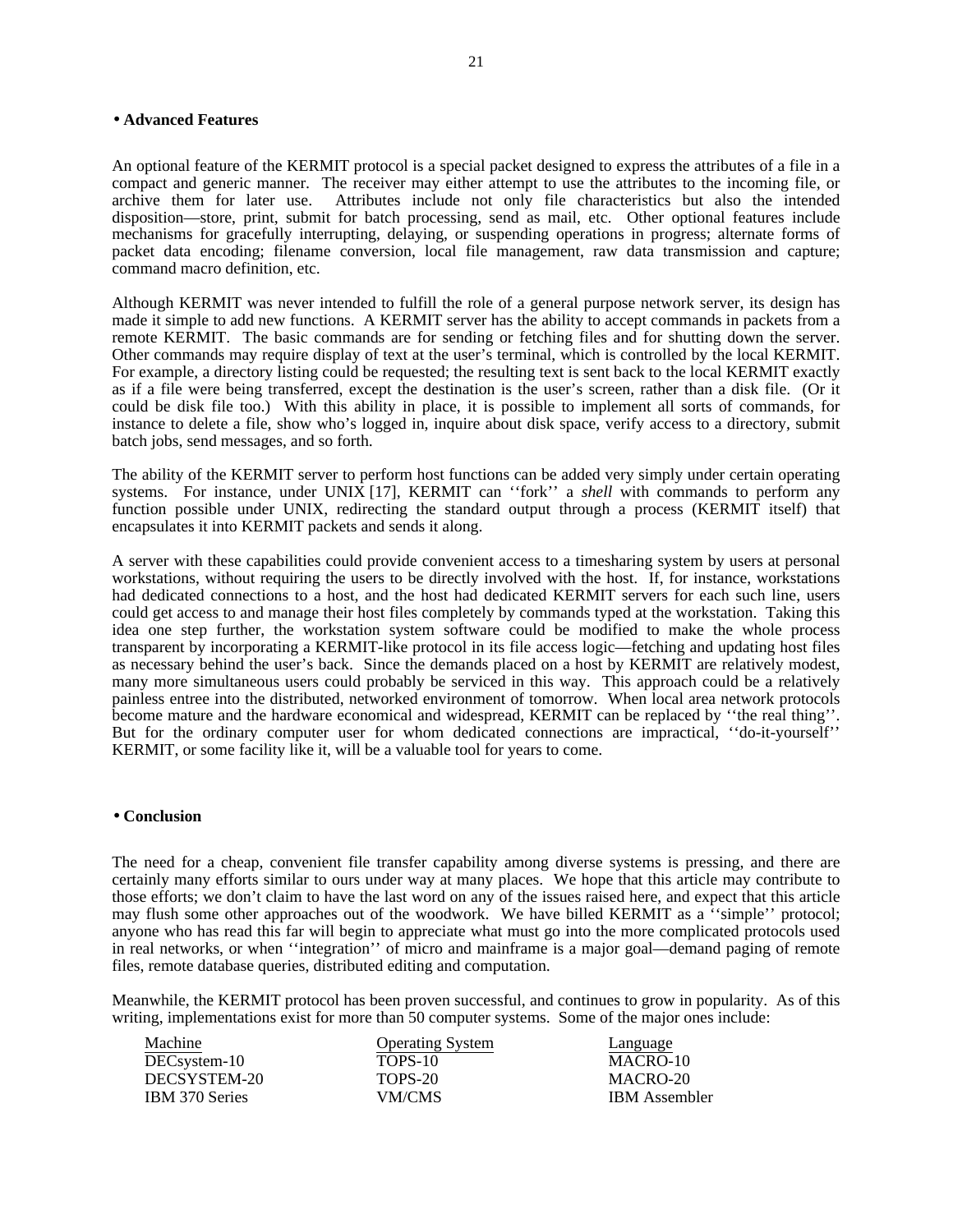| VAX-11                | VMS.             | Bliss-32                |
|-----------------------|------------------|-------------------------|
| VAX, SUN, PDP-11, etc | <b>UNIX</b>      |                         |
| PDP-11                | RT-11, RSX, RSTS | MACRO-11                |
| 8080, 8085, or Z80    | CP/M             | 8080 ASM                |
| 8086, 8088            | PC DOS, MS DOS   | <b>IBM PC Assembler</b> |
| Apple II $6502$       | Apple DOS        | DEC-10/20 CROSS         |

Some of these have been contributed or enhanced by the institutions listed in the acknowledgements, below. No single implementation necessarily includes all the features mentioned in this article, but all are able to communicate at least at base level. Additional implementations are in preparation, and present ones are being enhanced.

Columbia University is willing to provide all KERMIT programs, sources, manuals, and other documentation to computing centers, academic or corporate, in return for a modest fee to cover costs for media, printing, postage, labor, and computing resources. Only magnetic tape and listings can be shipped. We cannot produce floppy disks; instructions are included for bootstrapping the microcomputer implementations from the mainframe computers. Details will be provided on request; write to:

KERMIT Distribution Columbia University Center for Computing Activities 7th Floor, Watson Laboratory 612 West 115th Street New York, NY 10025

The protocol specification supplemented by examples of existing KERMIT implementations allows new implementations to be created with relative ease. In the past, KERMIT implementors have shared their work with other KERMIT users by contributing it to the Columbia KERMIT library. We hope that this practice will continue until KERMIT has spread throughout the known world.

# • **Acknowledgements**

In designing the initial KERMIT protocol, we studied several models, primarily the ANSI recommendation [9]. Others include the Stanford University DIALNET project, the University of Utah ''Small FTP'' project, and the Stanford University Medical Center TTYFTP project. And we examined some real networks, like ARPANET and DECnet.

Acknowledgements also to the many sites that have contributed new KERMIT implementations or enhanced old ones: Stevens Institute of Technology, Digital Equipment Corporation, the National Institutes of Health, Cornell University, the University of Toronto, the University of Tennessee, the University of Toledo, Cerritos College, and many others. Thanks to Dr. Howard Eskin for help with this article.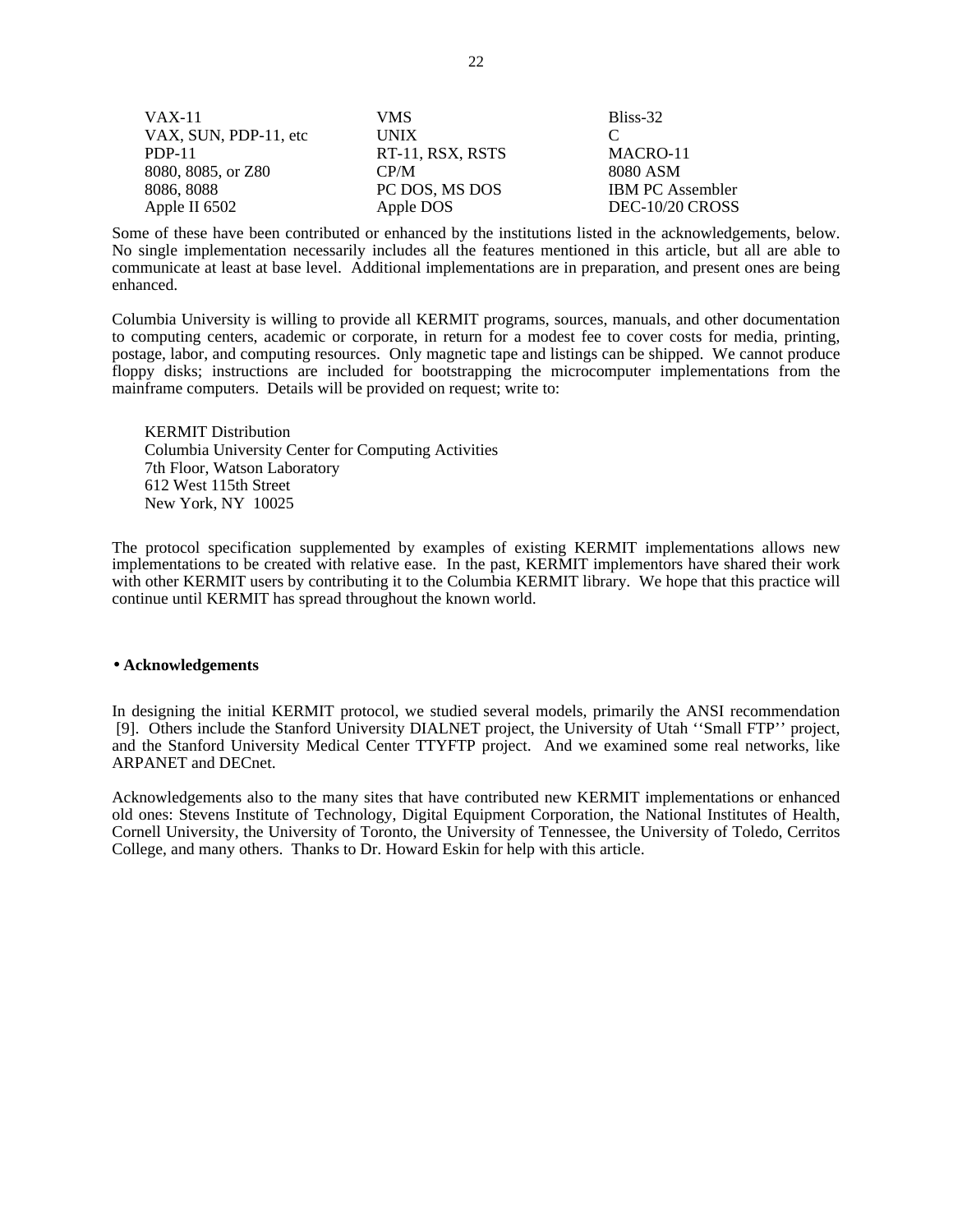# • **The ASCII Alphabet**

| Dec                                                                                                                                                                                                                                                                                                                                                                                           | Oct                                                                                                                                                                                                                                                                                                                                                                                           |                                                                                                                                                                                                                                                                                                                                                                                                                                                      | Character                                                                                                                                                                                                                                                                                                                                                                                                                                                                                                                                                                                                                                                                                                                                                                                                                                                                                    | Dec                                                                                                                                                                                                                                                                                                                                                                                           | Oct                                                                                                                                                                                                                                                                                                                                                                                                  |                                                                                                                                                                                                                                                                                                            |
|-----------------------------------------------------------------------------------------------------------------------------------------------------------------------------------------------------------------------------------------------------------------------------------------------------------------------------------------------------------------------------------------------|-----------------------------------------------------------------------------------------------------------------------------------------------------------------------------------------------------------------------------------------------------------------------------------------------------------------------------------------------------------------------------------------------|------------------------------------------------------------------------------------------------------------------------------------------------------------------------------------------------------------------------------------------------------------------------------------------------------------------------------------------------------------------------------------------------------------------------------------------------------|----------------------------------------------------------------------------------------------------------------------------------------------------------------------------------------------------------------------------------------------------------------------------------------------------------------------------------------------------------------------------------------------------------------------------------------------------------------------------------------------------------------------------------------------------------------------------------------------------------------------------------------------------------------------------------------------------------------------------------------------------------------------------------------------------------------------------------------------------------------------------------------------|-----------------------------------------------------------------------------------------------------------------------------------------------------------------------------------------------------------------------------------------------------------------------------------------------------------------------------------------------------------------------------------------------|------------------------------------------------------------------------------------------------------------------------------------------------------------------------------------------------------------------------------------------------------------------------------------------------------------------------------------------------------------------------------------------------------|------------------------------------------------------------------------------------------------------------------------------------------------------------------------------------------------------------------------------------------------------------------------------------------------------------|
| 001<br>002<br>003<br>004<br>005<br>006<br>007<br>008<br>009<br>010<br>011<br>012<br>013<br>014<br>015<br>016<br>017<br>018<br>019<br>020<br>021<br>022<br>023<br>024<br>025<br>026<br>027<br>028<br>029<br>030<br>031<br>032<br>033<br>034<br>035<br>036<br>037<br>038<br>039<br>040<br>041<br>042<br>043<br>044<br>045<br>046<br>047<br>048<br>049<br>050<br>051<br>052<br>053<br>054<br>055 | 001<br>002<br>003<br>004<br>005<br>006<br>007<br>010<br>011<br>012<br>013<br>014<br>015<br>016<br>017<br>020<br>021<br>022<br>023<br>024<br>025<br>026<br>027<br>030<br>031<br>032<br>033<br>034<br>035<br>036<br>037<br>040<br>041<br>042<br>043<br>044<br>045<br>046<br>047<br>050<br>051<br>052<br>053<br>054<br>055<br>056<br>057<br>060<br>061<br>062<br>063<br>064<br>065<br>066<br>067 | NUL<br>SOH<br><b>STX</b><br>ETX<br><b>EOT</b><br>ENQ<br>ACK<br><b>BEL</b><br><b>BS</b><br>HΤ<br>LF<br>VT<br>FF<br>CR<br>SO<br>SI<br>DLE<br>DC1<br>DC2<br>DC3<br>DC <sub>4</sub><br>NAK<br>SYN<br>ETB<br>CAN<br>EM<br><b>SUB</b><br>ESC<br>FS<br>GS<br><b>RS</b><br>US<br>ļ<br>11<br>#<br>\$<br>%<br>&<br>ı<br>$\overline{\phantom{a}}$<br>$\big)$<br>$\ast$<br>$\ddot{}$<br>$\overline{ }$<br>$\overline{1}$<br>0<br>1<br>2<br>3<br>4<br>5<br>б<br>7 | $(\wedge_{\textcircled{a}})$<br>$($ ^A)<br>$(^A$ B)<br>$^{\wedge}$ C)<br>(<br>$^{\wedge}D$ )<br>$\overline{\phantom{a}}$<br>$E$ )<br>(<br>$^{\wedge}$ F)<br>$\left($<br>$($ ^G)<br>$^{\wedge}$ H)<br>$\left($<br>$^{\wedge}$ I)<br>(<br>$\gamma$ J)<br>$\left($<br>$K$ )<br>$\overline{\phantom{a}}$<br>$^{\wedge}$ L)<br>(<br>$(\wedge_{M})$<br>$^{\wedge}$ N)<br>$\overline{\phantom{a}}$<br>$(0^{\wedge}$<br>$($ ^P $)$<br>$^{\wedge}Q$ )<br>$\left($<br>$^{\wedge}R$ )<br>$\overline{\phantom{a}}$<br>$^{\wedge}$ S)<br>(<br>$(\wedge_{T})$<br>$(^{\sim}U)$<br>'V)<br>$\left($<br>$^{\wedge}W$ )<br>(<br>$^{\wedge}$ X)<br>(<br>$\mathsf{y}$<br>$\left($<br>$^2Z)$<br>$\overline{\phantom{a}}$<br>^[<br>$\left($<br>$\mathcal{E}$<br>$\land$ )<br>(<br>$\overline{\phantom{a}}$ ]<br>$\mathcal{E}$<br>(<br>$\lambda \lambda$ )<br>(<br>$\hat{\ }$<br>$\mathcal{C}^{\prime}$<br>(<br>(SP) | 065<br>066<br>067<br>068<br>069<br>070<br>071<br>072<br>073<br>074<br>075<br>076<br>077<br>078<br>079<br>080<br>081<br>082<br>083<br>084<br>085<br>086<br>087<br>088<br>089<br>090<br>091<br>092<br>093<br>094<br>095<br>096<br>097<br>098<br>099<br>100<br>101<br>102<br>103<br>104<br>105<br>106<br>107<br>108<br>109<br>110<br>111<br>112<br>113<br>114<br>115<br>116<br>117<br>118<br>119 | 100<br>101<br>102<br>103<br>104<br>105<br>106<br>107<br>110<br>111<br>112<br>113<br>114<br>115<br>116<br>117<br>120<br>121<br>122<br>123<br>124<br>125<br>126<br>127<br>130<br>131<br>132<br>133<br>134<br>135<br>136<br>137<br>140<br>141<br>142<br>143<br>144<br>145<br>146<br>147<br>150<br>151<br>152<br>153<br>154<br>155<br>156<br>157<br>160<br>161<br>162<br>163<br>164<br>165<br>166<br>167 | Α<br>B<br>C<br>D<br>Ε<br>F<br>G<br>Η<br>I<br>J<br>Κ<br>Г<br>М<br>N<br>O<br>Ρ<br>Q<br>R<br>S<br>T<br>U<br>V<br>W<br>Χ<br>Υ<br>Ζ<br>[<br>∖<br>J<br>۸<br>$\mathbf v$<br>а<br>b<br>C<br>d<br>e<br>f<br>g<br>h<br>i<br>j<br>k<br>ı<br>m<br>n<br>O<br>p<br>đ<br>r<br>S<br>t<br>u<br>$\overline{\mathsf{v}}$<br>W |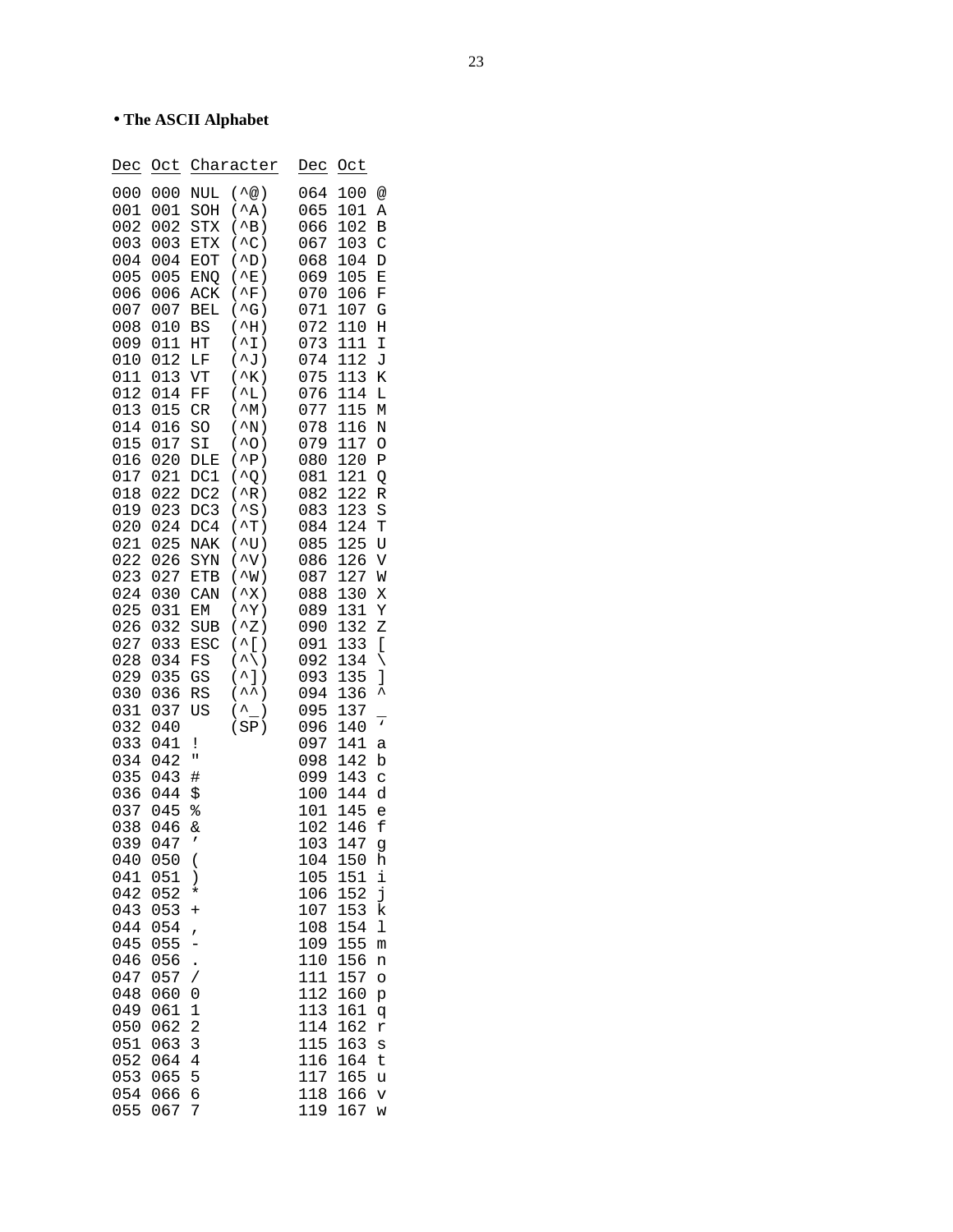| 056 070 8     | 120 170 x        |  |
|---------------|------------------|--|
| 057 071 9     | 121 171 y        |  |
| 058 072 :     | 122 172 z        |  |
| 059073;       | $123$ 173 {      |  |
| 060074 <      | 124 174          |  |
| $061$ $075 =$ | $125$ 175 }      |  |
| 062076 >      | $126$ 176 $\sim$ |  |
| 063 077 ?     | 127 177 DEL      |  |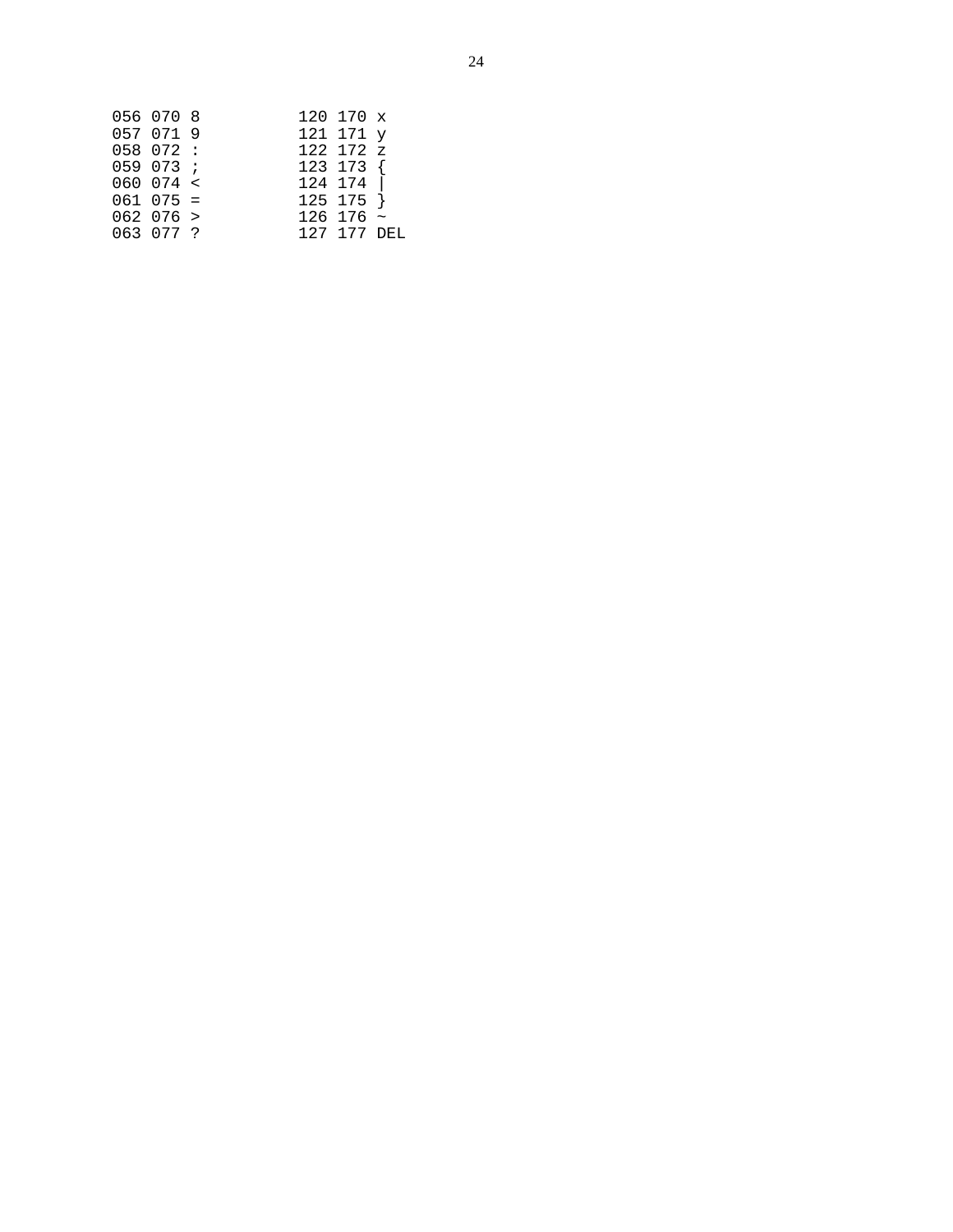# • **References**

The following publications provided useful guidance or diversion in the development of KERMIT.

- [1] *EIA Standard RS-232-C* Electronic Industries Association, 2001 Eye Street N.W., Washington DC 20006, 1969, 1981.
- [2] *ANSI X3.4-1977, Code for Information Interchange* American National Standards Institute, 1430 Broadway, NYC 10018, 1977.
- [3] *ANSI X3.15-1976, Bit Sequencing of ASCII in Serial-By-Bit Data Transmission* 1976.
- [4] *ANSI 3.16-1976, Character Structure and Character Parity Sense for Serial-By-Bit Data Communication in ASCII* 1976.
- [5] McNamara, J.E. *Technical Aspects of Data Communication.* Digital Press, 1982.
- [6] Mackenzie, C.E. *Coded-Character Sets: History and Development.* Addison-Wesley, 1980.
- [7] *DNA Data Access Protocol (DAP) Functional Specification* Digital Equipment Corporation, 1980. AA-K177A-TK.
- [8] Neigus, N.J. *File Transfer Protocol for the ARPA Network* Bolt Beranek and Newman, Inc., 1973. RFC 542, NIC 17759. Available in the ARPANET Protocol Handbook, NTIS AD/A-052 594.
- [9] *ANSI X3.28-1976, Procedures for the Use of Control Characters of ASCII in Specified Data Communications Links* 1976.
- [10] Pierce, J.R., and Posner, E.C. *Applications of Communications Theory*: *Introduction to Communication Science and Systems.* Plenum Press, 1980.
- [11] Knuth, D.E. *The Art of Computer Programming*. Volume I: *Fundamental Algorithms.* Addison-Wesley, 1973.
- [12] Hamming, R.W. Error Detecting and Error Correcting Codes. *Bell System Technical Journal* 29:147-160, April, 1950.
- [13] Martin, James. *Teleprocessing Network Organization.* Prentice-Hall, 1970.
- [14] Perez, Aram. Byte-wise CRC Calculations. *IEEE MICRO* 3(3):40-50, June, 1983.